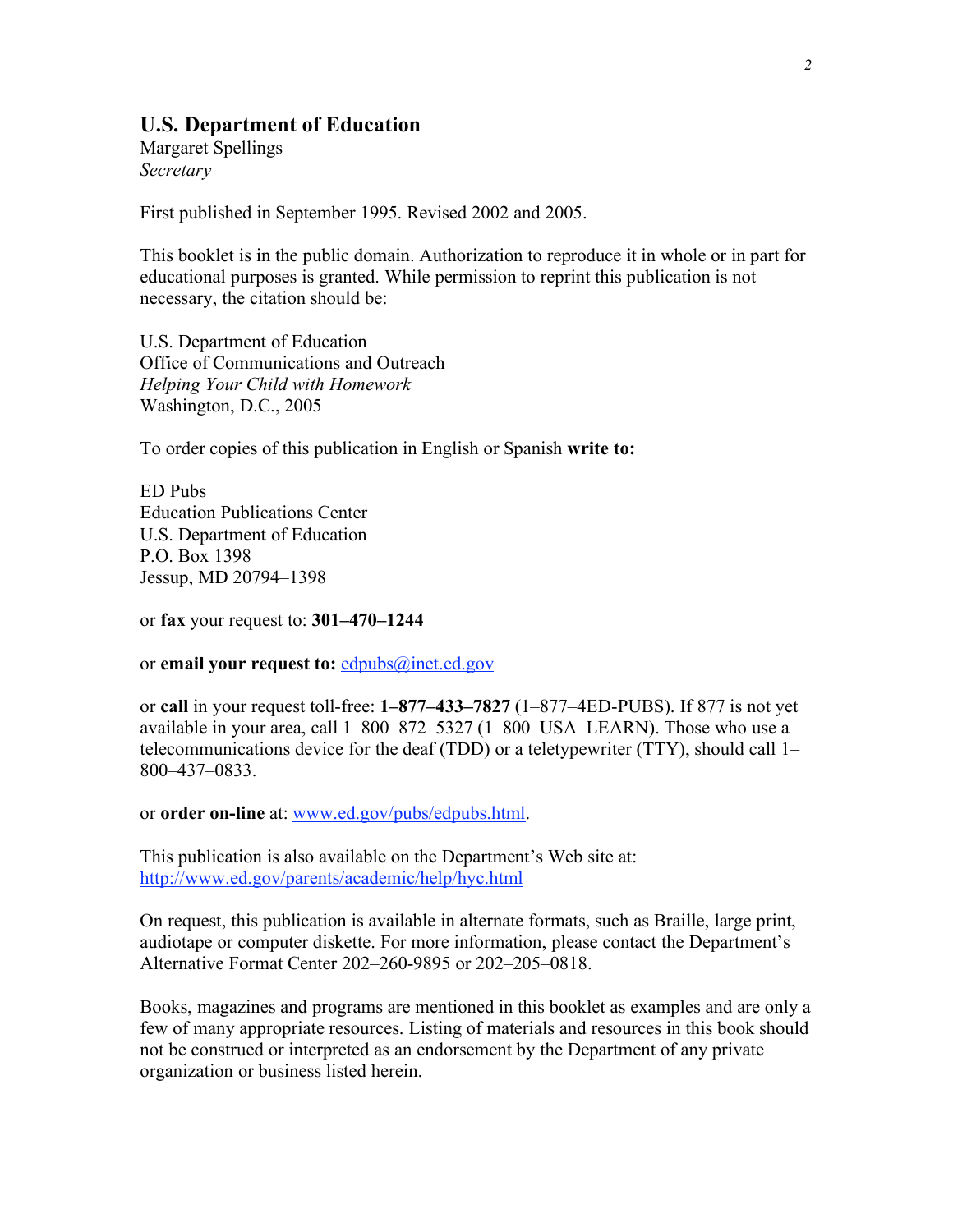"If you expect your child to be well-educated, you have the responsibility of making sure your child gets educated, starting at home, with some basic fundamentals."

President George W. Bush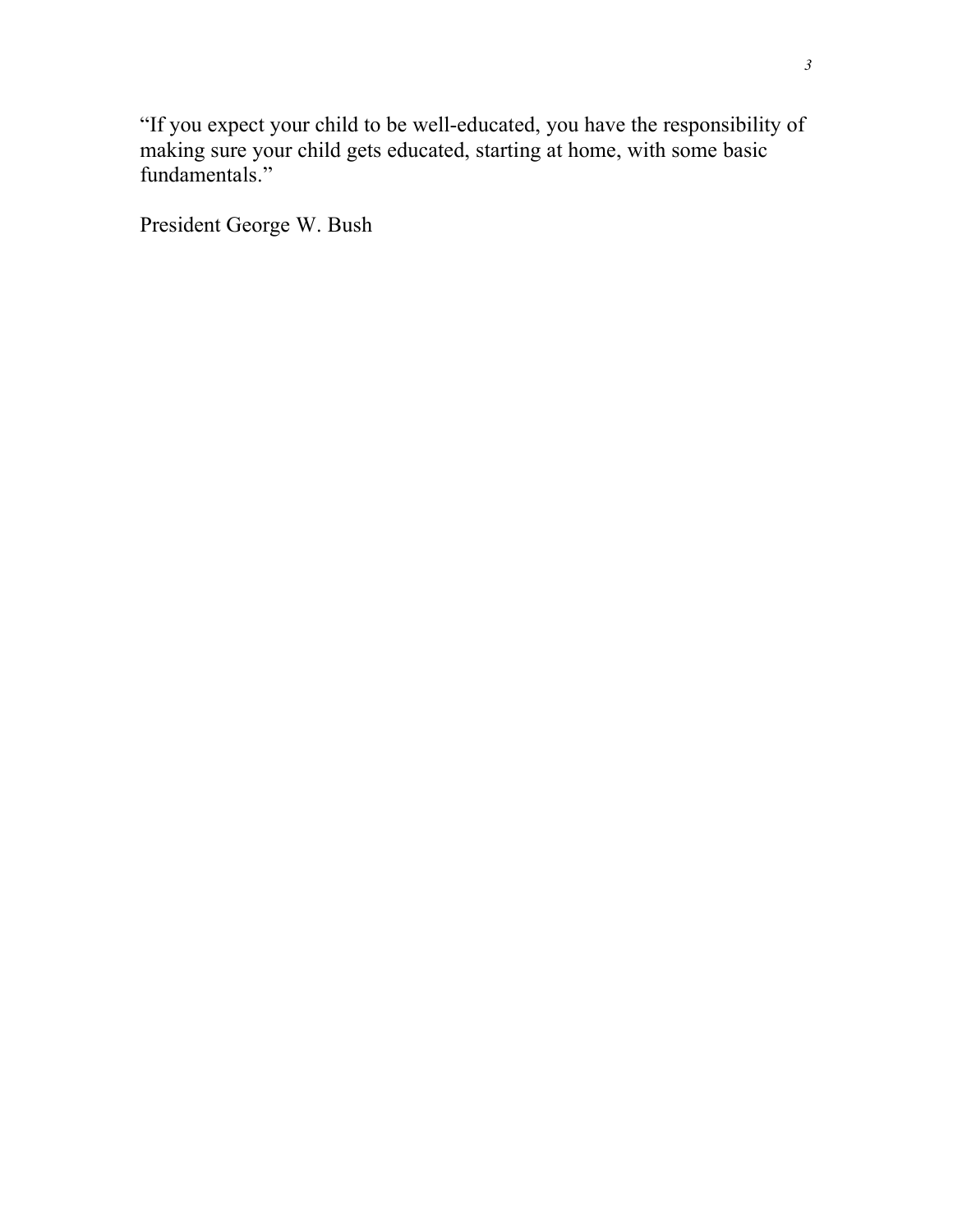## **Foreword**

Research shows clearly that children are more likely to succeed in learning when their families actively support them. When family members read with their children, talk with their teachers, participate in school or other learning activities and help them with homework, they give children a tremendous advantage.

At the heart of the *No Child Left Behind Act of 2001* is a promise to raise standards for all children and to help all children meet those standards. In support of this goal, President George W. Bush is committed to promoting the very best teaching programs. Welltrained teachers and instruction that is based on research, can bring the best teaching approaches and programs to all children and help to ensure that "no child is left behind." However, the hours in a school day are few and the time a teacher can spend with any one child is limited. Teachers need the understanding and help of families in supporting classroom instruction. One important way that families can lend this support is by taking an interest in the homework that their children bring home and by finding the most effective ways to help their children with that homework.

Homework has been part of students' lives since the beginning of formal schooling in the United States. It is important because it can improve children's thinking and memory. It can help them to develop positive study skills and habits that will serve them well throughout their lives. It can encourage them to use time well, to learn independently and to take responsibility for their work.

But helping children with their homework benefits families as well. It can, for example, be a way for families to learn more about what their children are learning in school and an opportunity for them to communicate both with their children and with teachers and principals.

Your interest in your children's education can spark their enthusiasm and lead them to understand that learning can be rewarding and is well worth the effort. We hope that you and your child find this booklet helpful.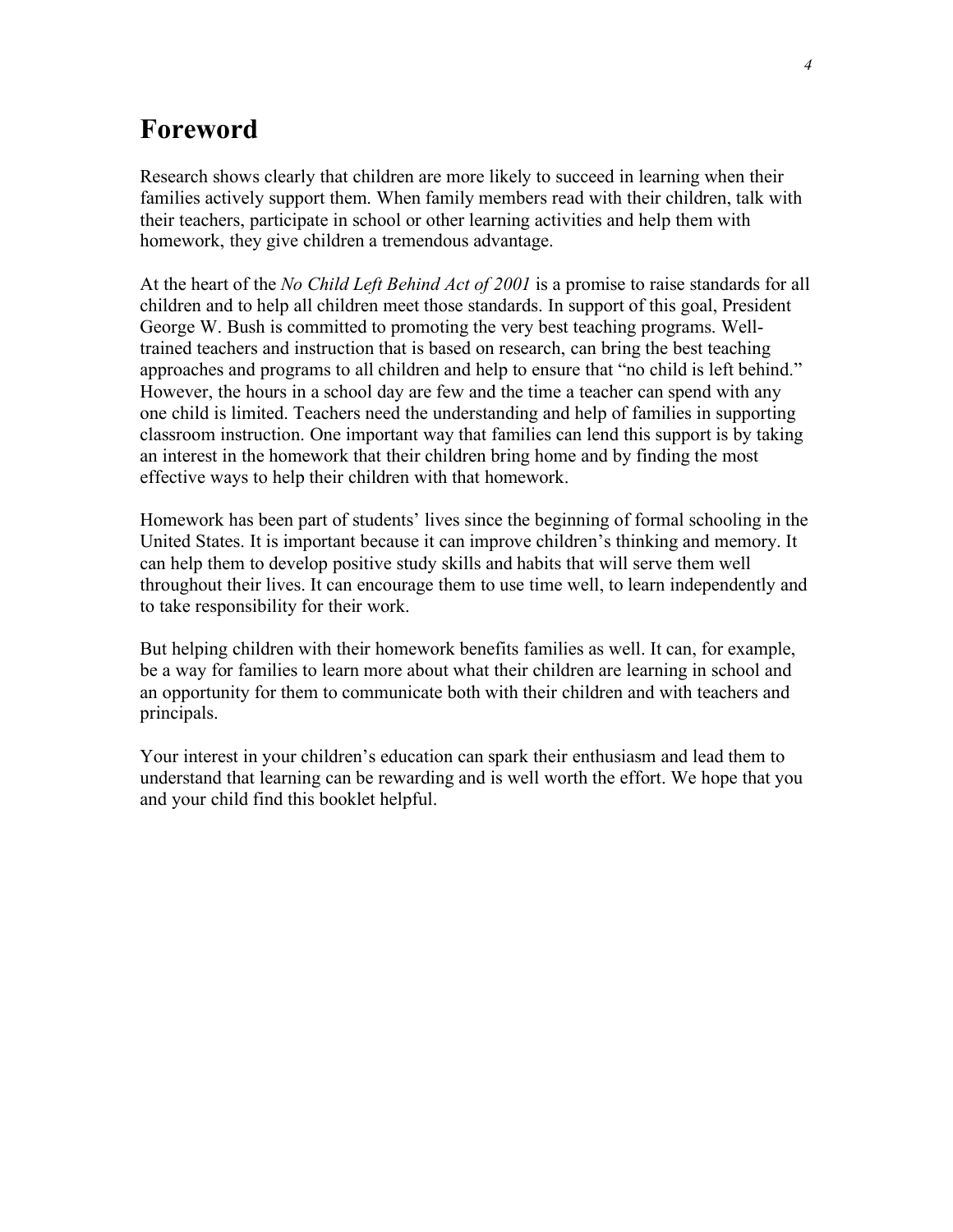### **Contents**

#### **Foreword**

#### **Homework: A Concern for the Whole Family**

#### **The Basics**

Why Do Teachers Assign Homework? Does Homework Help Children Learn? What's the Right Amount of Homework?

#### **How to Help: Show That You Think Education and Homework Are Important**

Set a Regular Time for Homework Pick a Place Remove Distractions Provide Supplies and Identify Resources Set a Good Example Be Interested and Interesting

#### **How to Help: Monitor Assignments**

Ask about the School's Homework Policy Be Available Look over Completed Assignments Monitor Time Spent Viewing TV and Playing Video Games

#### **How to Help: Provide Guidance**

Help Your Child Get Organized Encourage Good Study Habits Talk about the Assignments Watch for Frustration Give Praise

#### **How** t**o Help: Talk** w**ith Teachers** t**o Resolve Problems**

Tell the Teacher about Your Concerns Work with the Teacher

#### **Resources**

#### **Federal Sources of Assistance**

#### **Acknowledgments**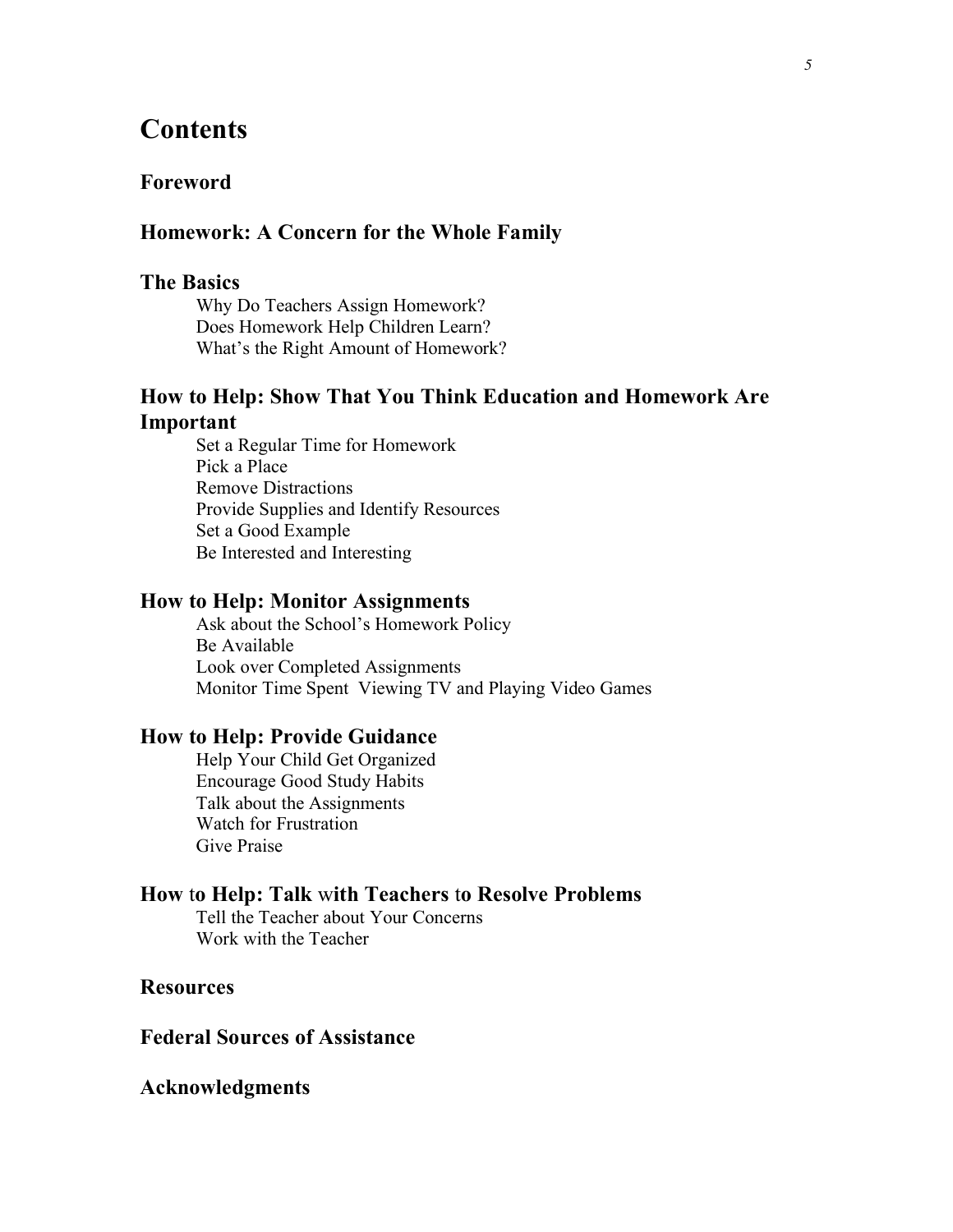# **Checklist for Helping Your Child with Homework**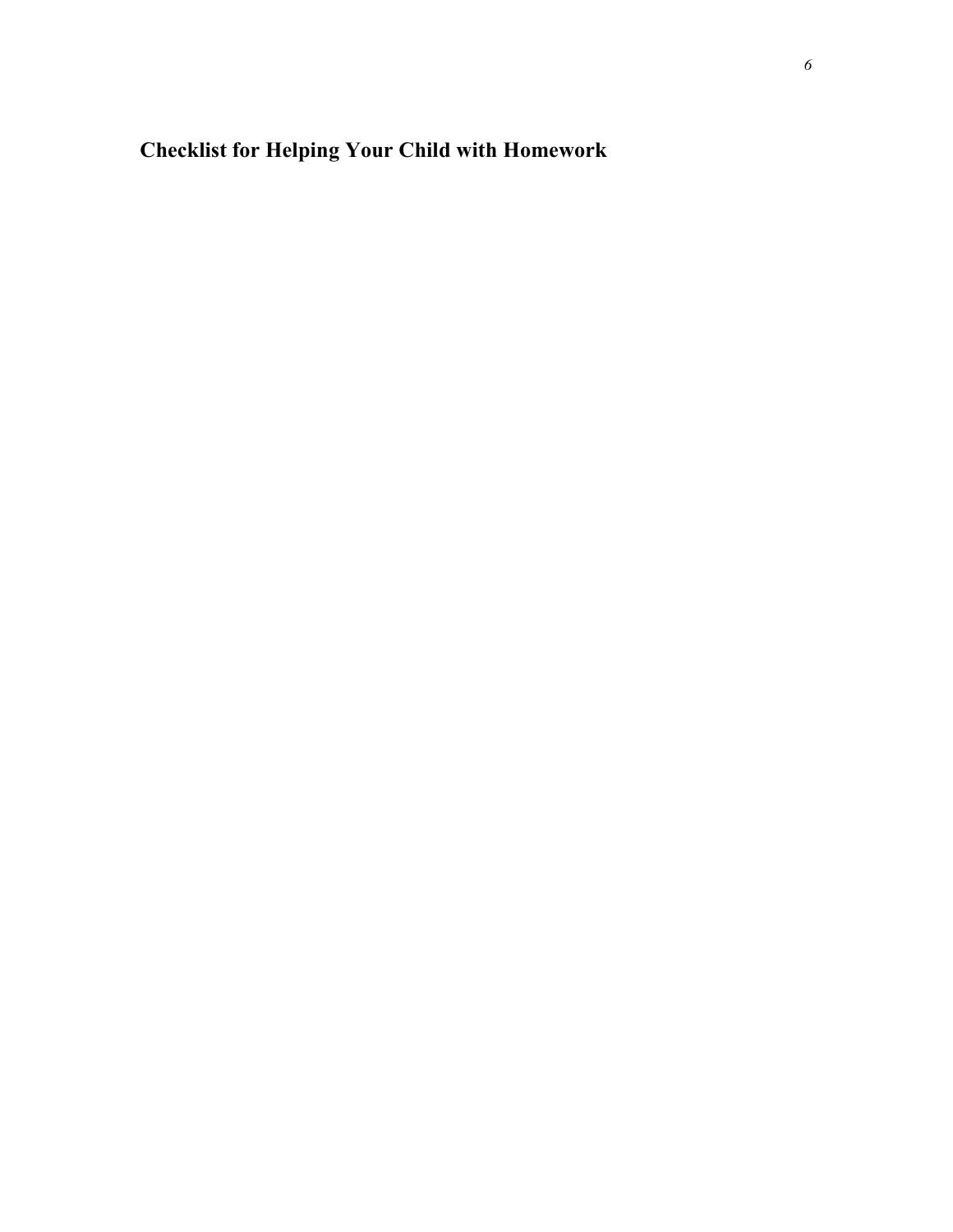# **Homework: A Concern for the Whole Family**

Homework is an opportunity for children to learn and for families to be involved in their children's education. However, helping children with homework isn't always easy. At parent-teacher meetings and in conferences with parents, teachers often hear questions such as:

- How can I get Michael to do his homework? Every night it's a struggle to get him to turn off the TV and do his homework.
- Why isn't Maria getting more homework?
- Why is Jonathan getting so much homework?
- When is Suki supposed to do homework? She takes piano lessons, sings in her church choir, plays basketball and helps with family chores. There's hardly any time left to study.
- How can I help Robert with his math homework when I don't understand it?
- Do homework assignments really help my child learn?

This booklet helps answer these and other questions that parents, family members and others who care for children in elementary and middle school often ask about homework. The booklet also includes practical ideas for helping children to complete homework assignments successfully.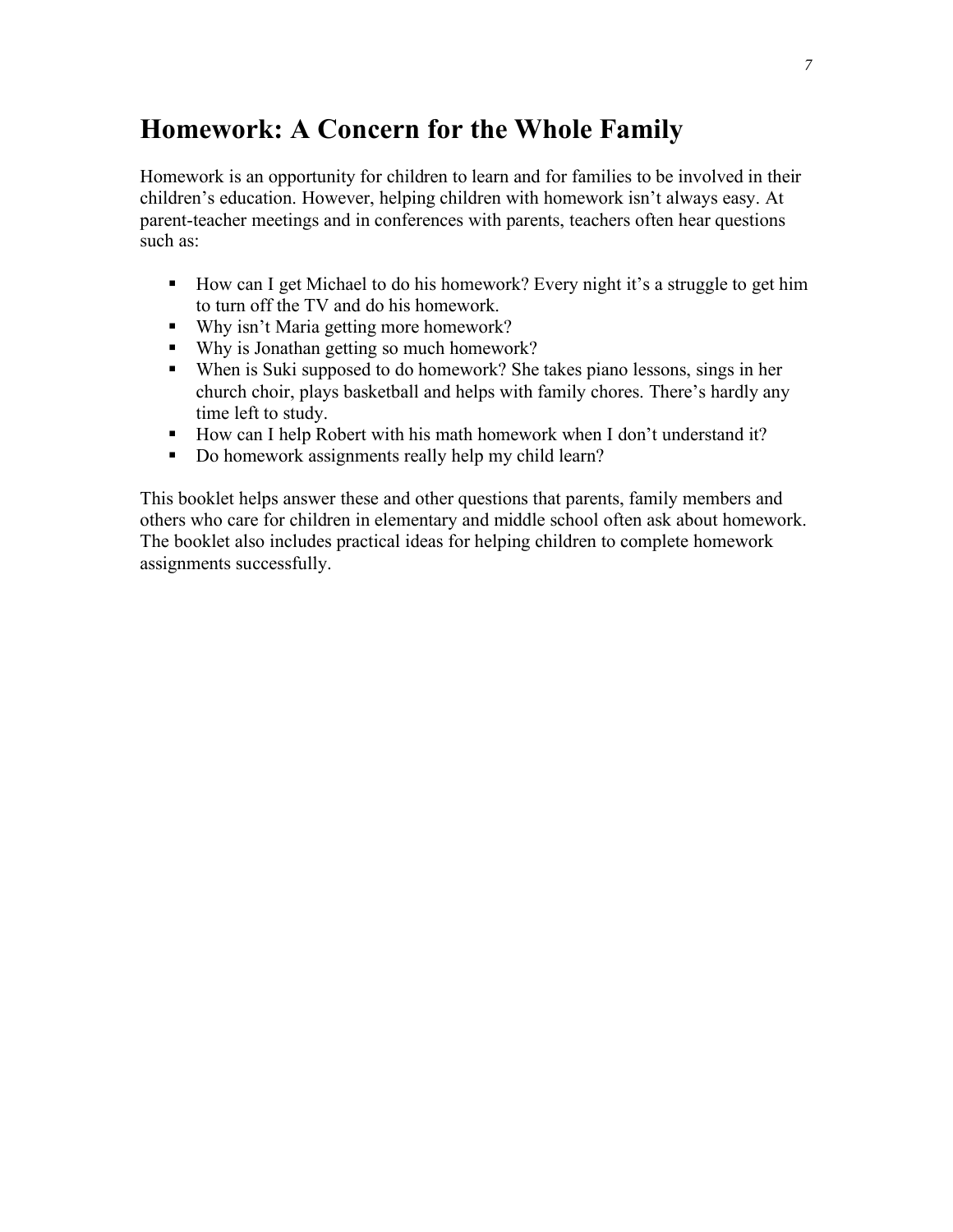# **The Basics**

 $\overline{a}$ 

Before discussing ways that you can help your child with homework, it is important to discuss why teachers assign homework and how it benefits your child.

### **Why Do Teachers Assign Homework?**

Teachers assign homework for many reasons. Homework can help their students

- $\blacksquare$  review and practice what they've covered in class;
- $\blacksquare$  get ready for the next day's class;
- **Example 1** learn to use resources, such as libraries, reference materials and computer Web sites to find information about a subject;
- explore subjects more fully than classroom time permits;
- extend learning by applying skills they already have to new situations; and
- $\blacksquare$  integrate their learning by applying many different skills to a single task, such as book reports or science projects.

Homework also can help students to develop good study habits and positive attitudes. It can

- $\blacksquare$  teach them to work independently; and
- encourage self-discipline and responsibility (assignments provide some children with their first chance to manage time and to meet deadlines).

In addition, homework can help create greater understanding between families and teachers and provide opportunities for increased communication. Monitoring homework keeps families informed about what their children are learning and about the policies and programs of the teacher and the school.

### **Does Homework Help Children Learn?**

Homework helps your child do better in school when the assignments are meaningful, are completed successfully and are returned to her \* with constructive comments from the teacher. An assignment should have a specific purpose, come with clear instructions, be fairly well matched to a child's abilities and help to develop a child's knowledge and skills.

In the *early grades,* homework can help children to develop the good study habits and positive attitudes described earlier. From *third through sixth grades,* small amounts of homework, gradually increased each year, may support improved school achievement. In *seventh grade and beyond,* students who complete more homework score better on

<sup>\*</sup> **Please note:** In this booklet, we refer to a child as "him" in some places and "her" in others. We do this to make the booklet easier to read. Please understand, however, that every point that we make is the same for girls and boys.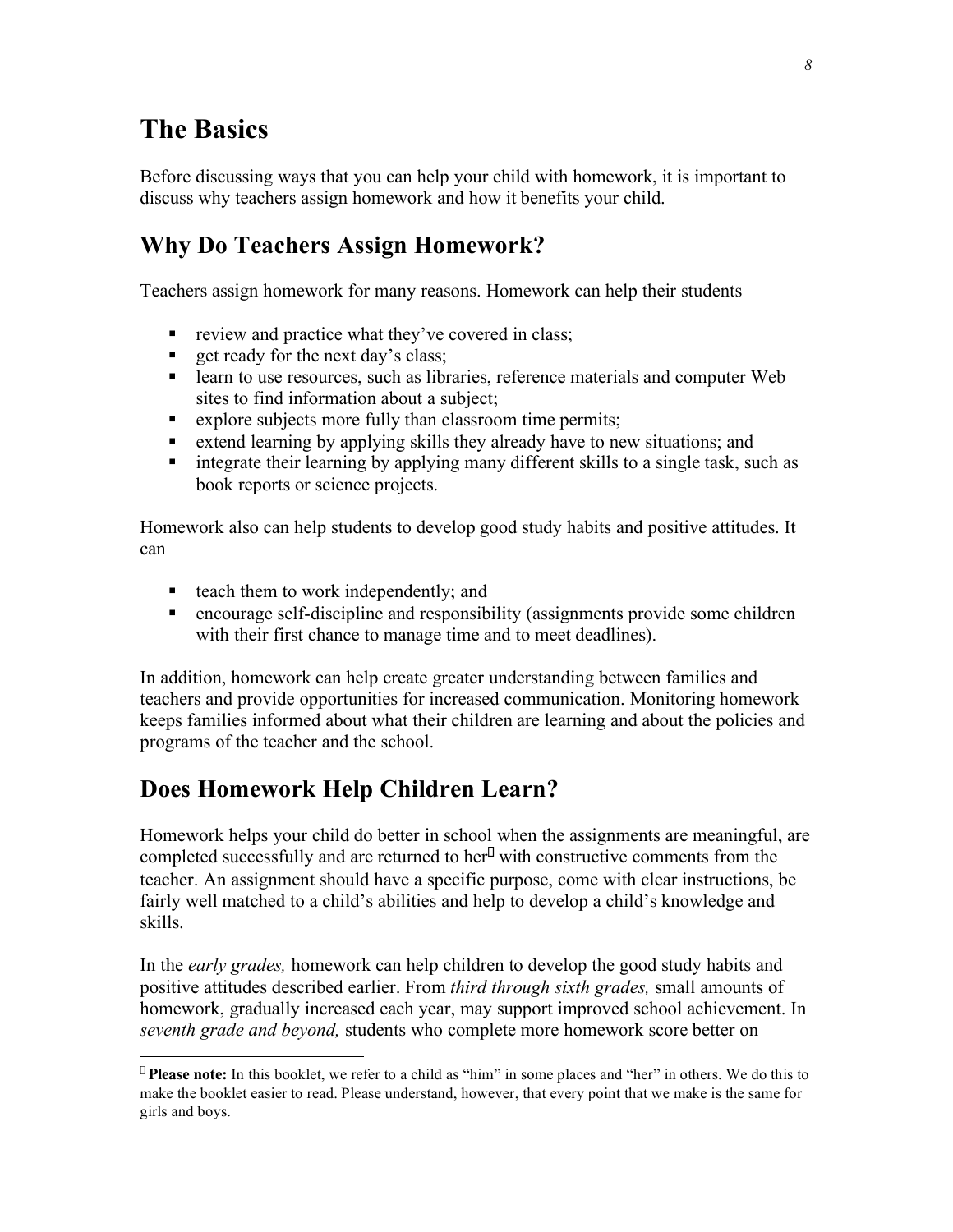standardized tests and earn better grades, on the average, than do students who do less homework. The difference in test scores and grades between students who do more homework and those who do less increases as students move up through the grades.

#### **What's the Right Amount of Homework?**

The right amount of homework depends on the age and skills of the child. National organizations of parents and teachers suggest that children in *kindergarten through second grade* can benefit from 10 to 20 minutes of homework each school day. In *third through sixth grades*, children can benefit from 30 to 60 minutes a school day. In *seventh through ninth grades,* students can benefit from spending more time on homework and the amount may vary from night to night.

Amounts that vary from these guidelines are fine for some children and in some situations. For example, because reading at home is especially important for children, reading assignments might push the time on homework a bit beyond the amounts suggested here.

If you are concerned that your child has either too much or too little homework, talk with his teacher and learn about her homework policies.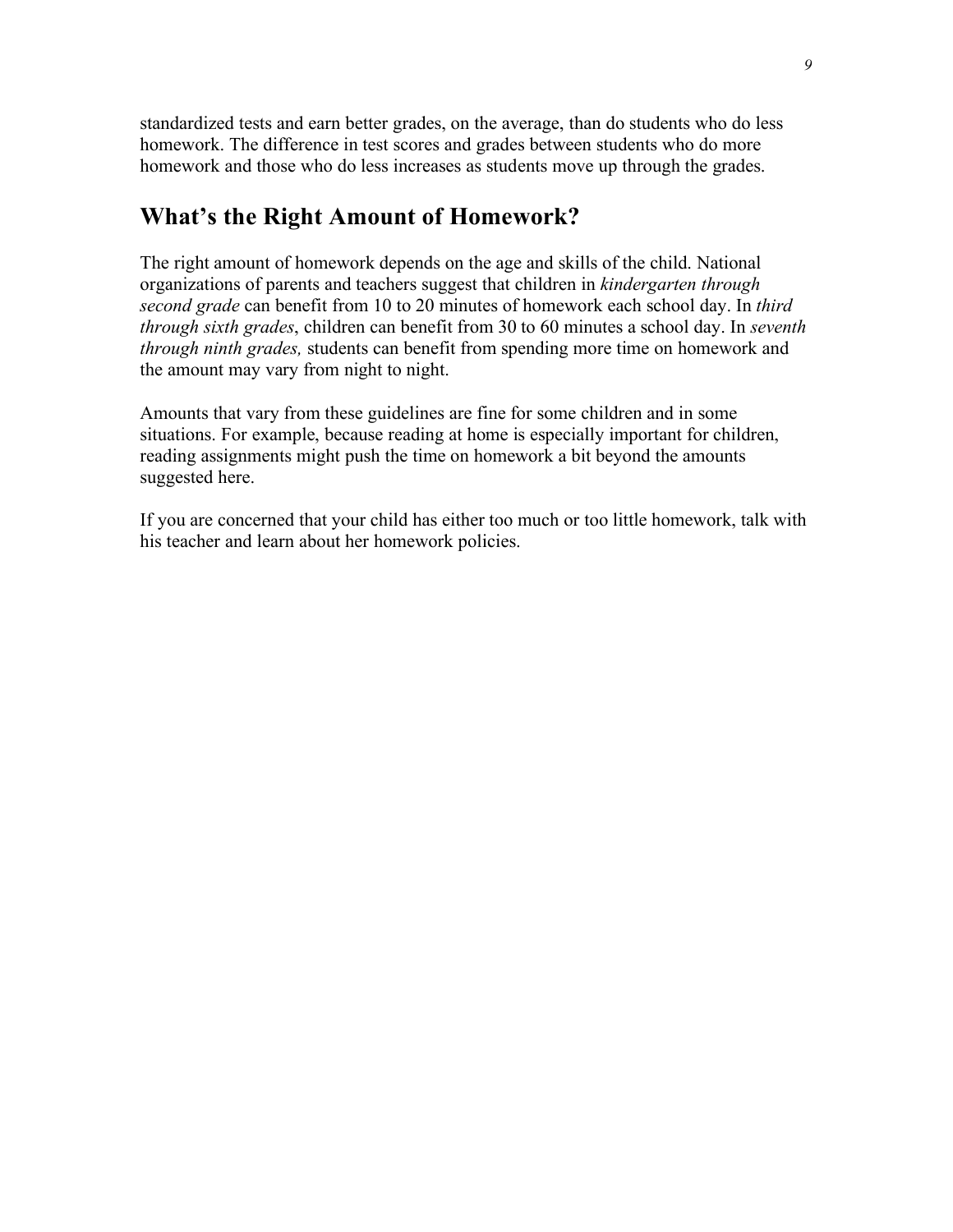# **How to Help: Show That You Think Education and Homework Are Important**

Children need to know that their family members think homework is important. If they know their families care, children have a good reason to complete assignments and to turn them in on time. You can do many things to show that your child that you value education and homework.

## **Set a Regular Time for Homework**

Having a regular time to do homework helps children to finish assignments. The best schedule is one that works for your child and your family. What works well in one household may not work in another. Of course, a good schedule depends in part on your child's age as well as her specific needs. For instance, one child may do homework best in the afternoon, completing homework first or after an hour of play and another may do it best after dinner. However, don't let your child leave homework to do just before bedtime.

Your child's outside activities, such as sports or music lessons, may mean that you need a flexible homework schedule. Your child may study after school on some days and after dinner on others. If there isn't enough time to finish homework, your child may need to drop some outside activity. Let her know that homework is a high priority.

You'll need to work with your elementary school child to develop a schedule. An older student can probably make up a schedule independently, although you'll want to make sure that it's a workable one. You may find it helpful to write out his schedule and put it in a place where you'll see it often, such as on the refrigerator door.

Some families have a required amount of time that their children must devote to homework or some other learning activities each school night (the length of time can vary depending upon the child's age). For instance, if your seventh grader knows she's expected to spend an hour doing homework, reading or visiting the library, she may be less likely to rush through assignments so that she can watch TV. A required amount of time may also discourage her from "forgetting" to bring home assignments and help her adjust to a routine.

## **Pick a Place**

Your child's homework area doesn't have to be fancy. A desk in the bedroom is nice, but for many children, the kitchen table or a corner of the living room works just fine. The area should have good lighting and it should be fairly quiet.

Your child may enjoy decorating a special area for homework. A plant, a brightly colored container to hold pencils and some favorite artwork taped to the walls can make homework time more pleasant.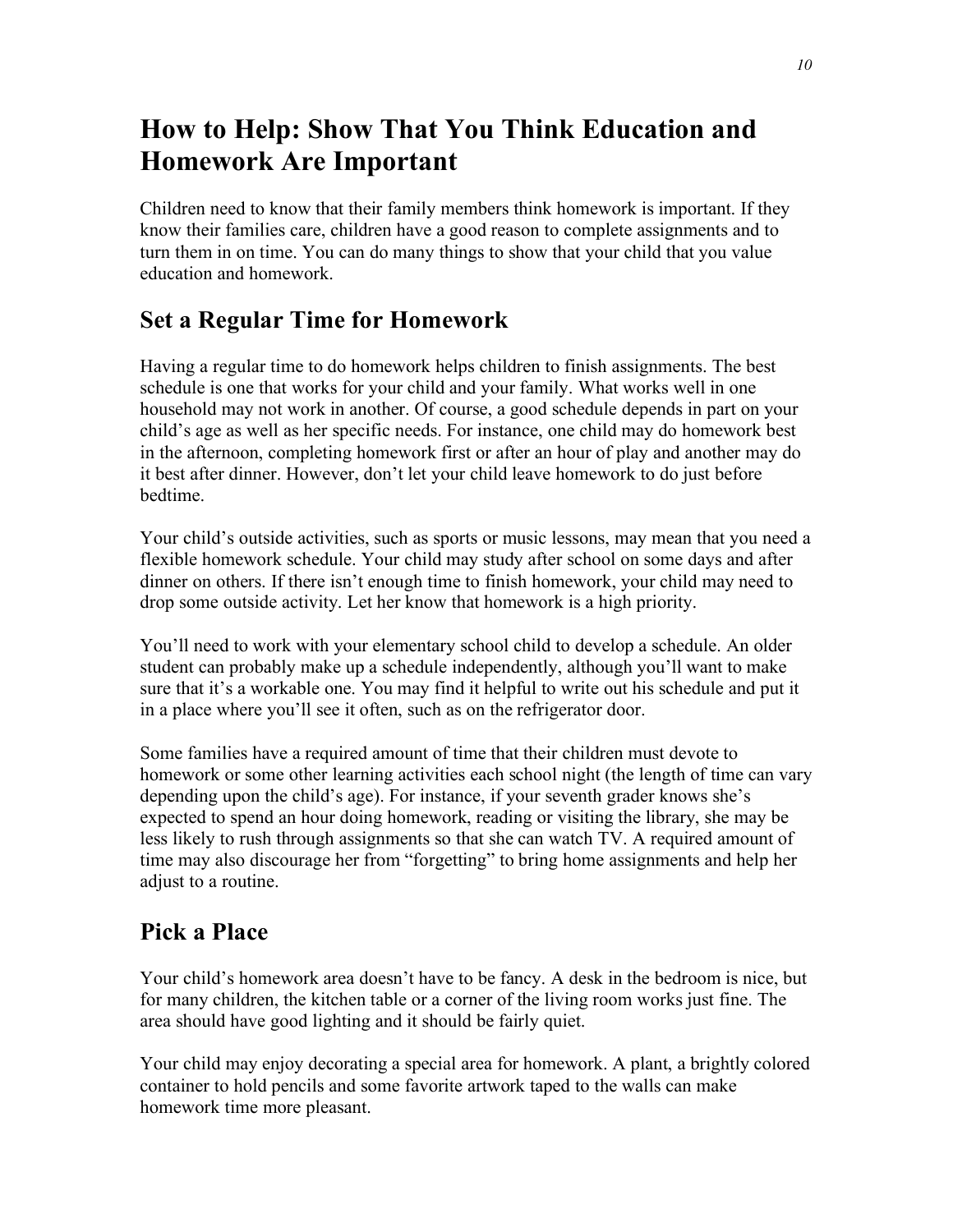## **Remove Distractions**

Turn off the TV and discourage your child from making and receiving social telephone calls during homework time. (A call to a classmate about an assignment, however, may be helpful.)

Some children work well with quiet background music, but loud noise from the CD player, radio or TV is not OK. One history teacher laments, "I've actually had a kid turn in an assignment that had written in the middle, 'And George Washington said, "Ohhhhh, I love you."' The kid was so plugged into the music that he wasn't concentrating."

If you live in a small or noisy household, try having all family members take part in a quiet activity during homework time. You may need to take a noisy toddler outside or into another room to play. If distractions can't be avoided, your child may want to complete assignments in the local library.

## **Provide Supplies and Identify Resources**

Have available pencils, pens, erasers, writing paper and a dictionary. Other supplies that might be helpful include a stapler, paper clips, maps, a calculator, a pencil sharpener, tape, glue, paste, scissors, a ruler, a calculator, index cards, a thesaurus and an almanac. If possible, keep these items together in one place. If you can't provide your child with needed supplies, check with her teacher, school guidance counselor or principal about possible sources of assistance.

For books and other information resources, such as suitable computer Web sites, check with the school library or your local public library. Some libraries have homework centers designed especially to assist children with school assignments (they may even have tutors and other kinds of individual assistance).

You may want to ask your child's teacher to explain school policy about the use of computers for homework. Certainly, computers are great learning and homework tools. Your child can use her computer not only for writing reports and for getting information through Internet resource sites, but for "talking" with teachers and classmates about assignments. In many schools, teachers post information about homework assignments and class work on their own Web sites, which also may have an electronic bulletin board on which students can post questions for the teacher and others to answer. (For more information about using the Internet, see the U.S. Department of Education's booklet, *Parents' Guide to the Internet,* listed in the **Resources** section, page <**TK>.**) However, you don't have to have a computer in your home for your child to complete homework assignments successfully. Some schools may offer after-school programs that allow your child to use the school computers. And many public libraries make computers available to children.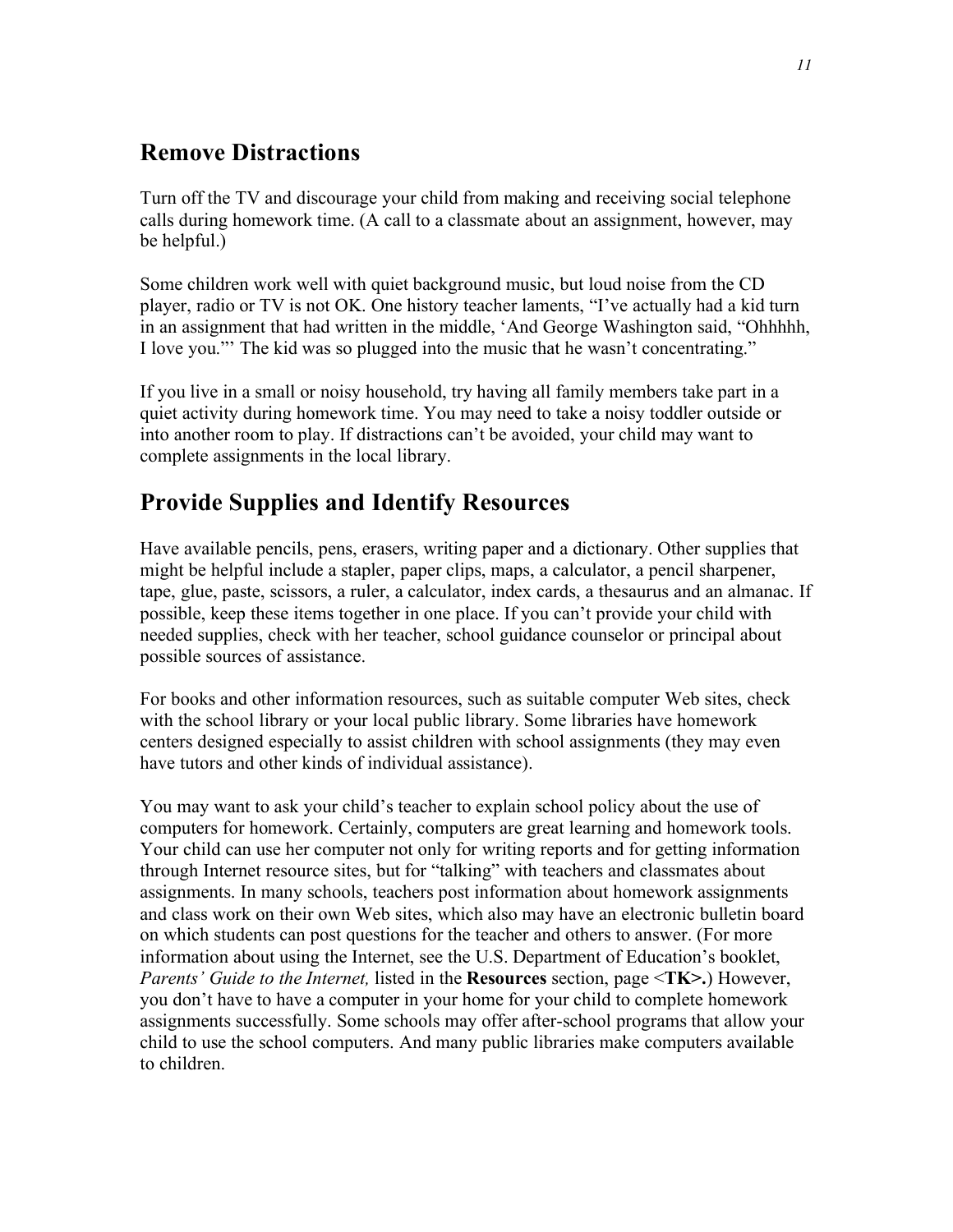### **Set a Good Example**

Show your child that the skills he is learning are an important part of the things he will do as an adult. Let him see you reading books, newspapers and computer screens; writing reports, letters, e-mails and lists; using math to balance your checkbook or to measure for new carpeting; doing other things that require thought and effort. Tell your child about what you do at work.

Help your child to use everyday routines to support the skills he is learning—for example, teach him to play word and math games; help him to look up information about things in which he is interested—singers, athletes, cars, space travel and so forth; and talk with him about what he sees and hears as the two of you walk through the neighborhood, go shopping at the mall or visit a zoo or museum.

### **Be Interested and Interesting**

Make time to take your child to the library to check out materials needed for homework (and for enjoyment) and read with your child as often as you can. Talk about school and learning activities in family conversations. Ask your child what was discussed in class that day. If she doesn't have much to say, try another approach. For example, ask her to read aloud a story she wrote or to talk about what she found out from a science experiment.

Attend school activities, such as parent-teacher conferences, plays, concerts, open houses and sports events. If you can, volunteer to help in your child's classroom or at special events. Getting to know some of your child's classmates and their parents builds a support network for you and your child. It also shows your child that his home and school are a team.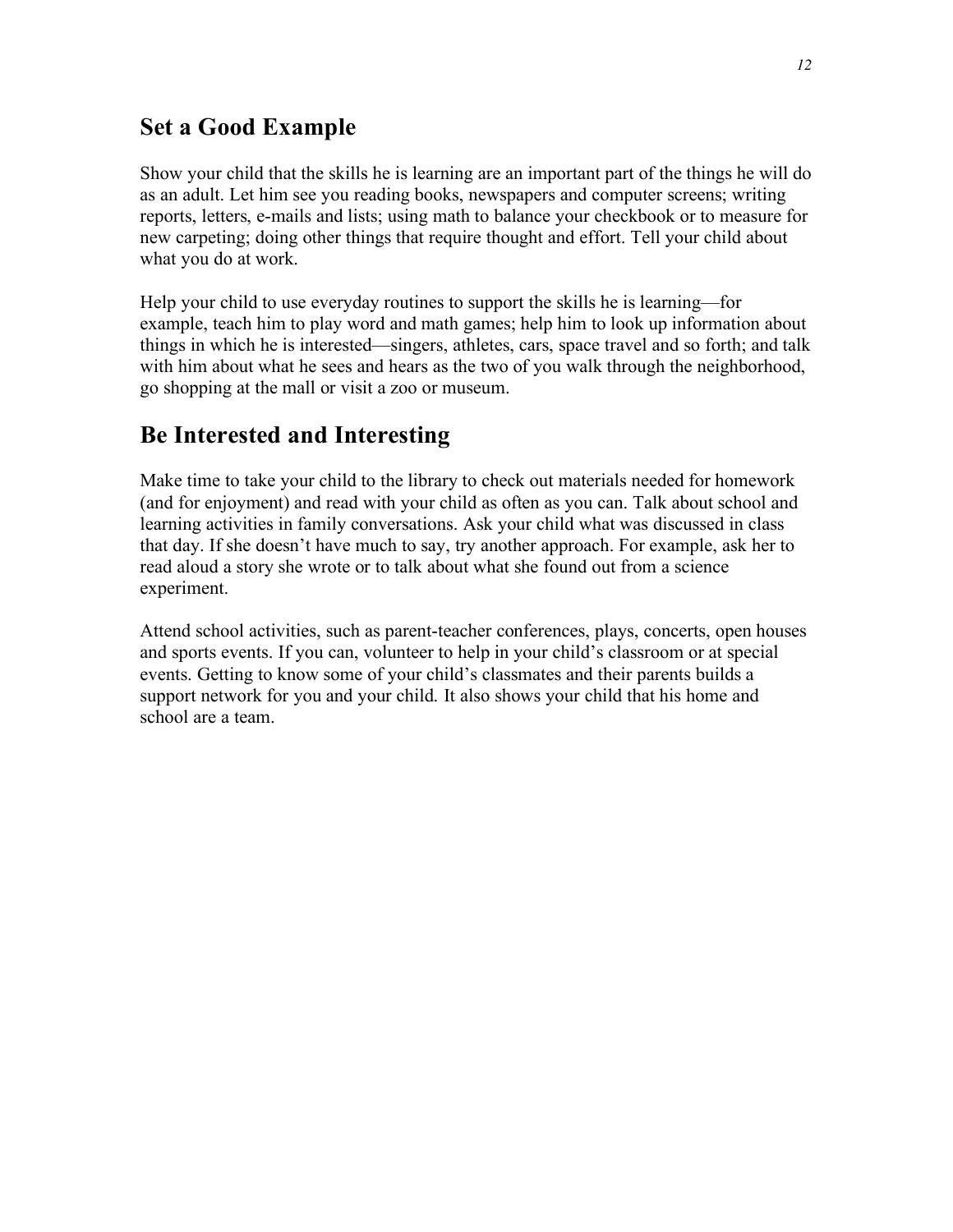# **How to Help: Monitor Assignments**

Children are more likely to complete homework successfully when parents monitor their assignments. How closely you need to monitor your child depends upon her age, how independent she is and how well she does in school. Whatever the age of your child, if she is not getting assignments done satisfactorily, she requires more supervision.

Here are some ways to monitor your child's assignments.

### **Ask about the School's Homework Policy**

At the start of the school year, ask your child's teacher about any rules or guidelines that children are expected to follow as they complete homework. Ask about the kinds of assignments that will be given and the purposes for the assignments.

Talk with the teacher about your role in helping with homework. Expectations for parent involvement vary from teacher to teacher. Some teachers want parents to monitor homework closely, whereas others want them simply to check to make sure the assignment is completed on time.

Ask the teacher to call if any problems with homework come up. Let her know that you will do the same.

### **Be Available**

Many elementary school students often like to have someone with them to answer questions as they work on assignments. If your child is cared for by someone else, talk to that caregiver about how to deal with homework. For an older child, if no one will be around, let him know when you want him to begin work and call to remind him if necessary.

However, if the teacher has made it known that students are to do homework on their own, limit your assistance to your child to assuring that assignments are clear and that necessary supplies are provided. Too much parent involvement can make children dependent—and takes away from the value of homework as a way for children to become independent and responsible.

### **Look over Completed Assignments**

It's usually a good idea to check to see that your elementary school child has finished her assignments. If your middle-school student is having trouble finishing assignments, check his work, too. After the teacher returns completed homework, read the comments to see if your child has done the assignment satisfactorily.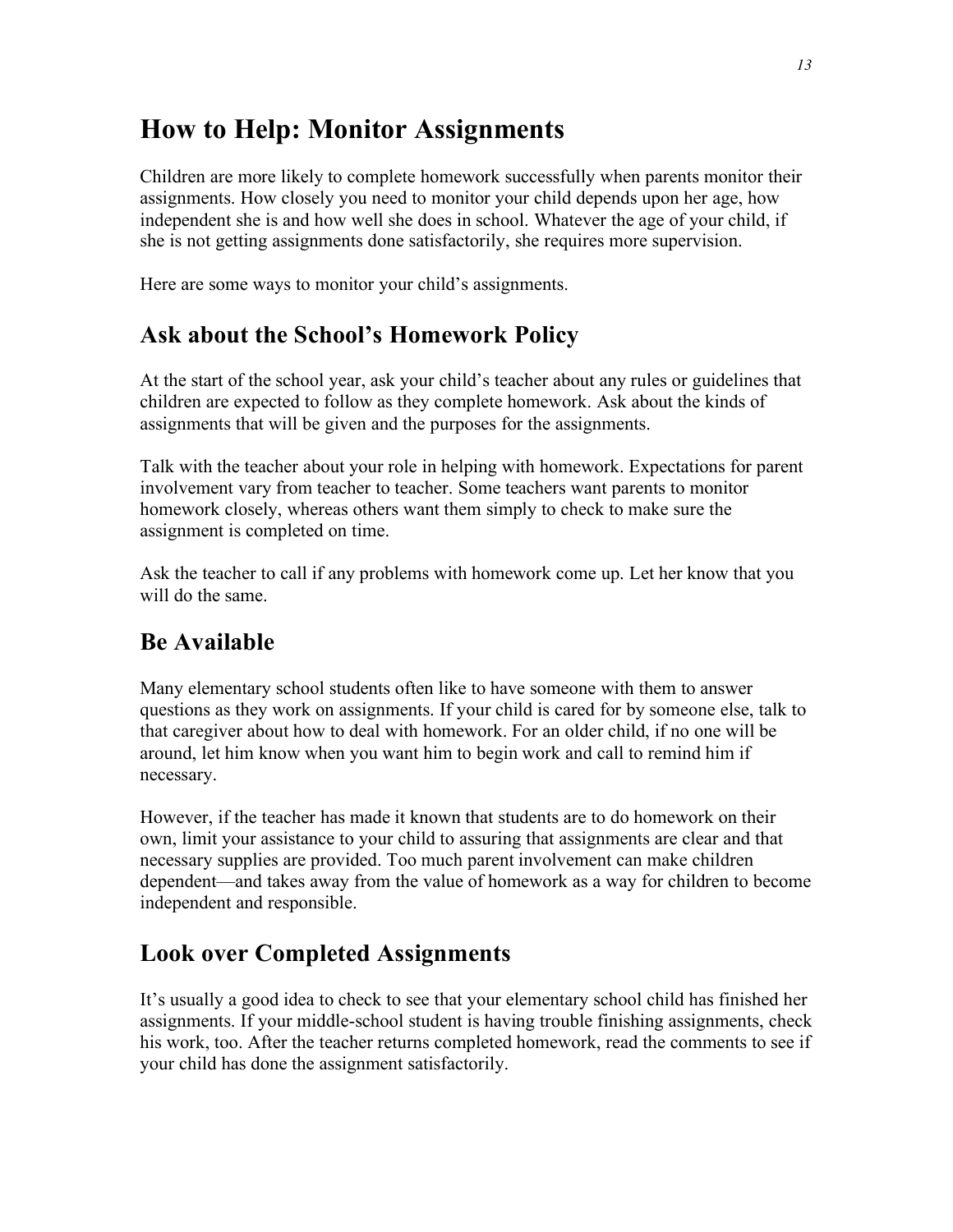## **Monitor Time Spent Viewing TV and Playing Video Games**

American children on average spend far more time watching TV or playing video games than they do completing homework. In many homes, more homework gets done when TV viewing and "game" time is limited.

Once you and your child have worked out a homework schedule, take time to discuss how much TV and what programs she can watch. It's worth noting that television can be a learning tool. Look for programs that relate to what your child is studying in school, such as programs on history or science or dramatizations of children's literature. When you can, watch shows with your child, discuss them and encourage follow-up activities such as reading or a trip to the museum.

Likewise, limit the amount of time your child spends playing video games. As with TV programs, be aware of the games she likes to play and discuss her choices with her.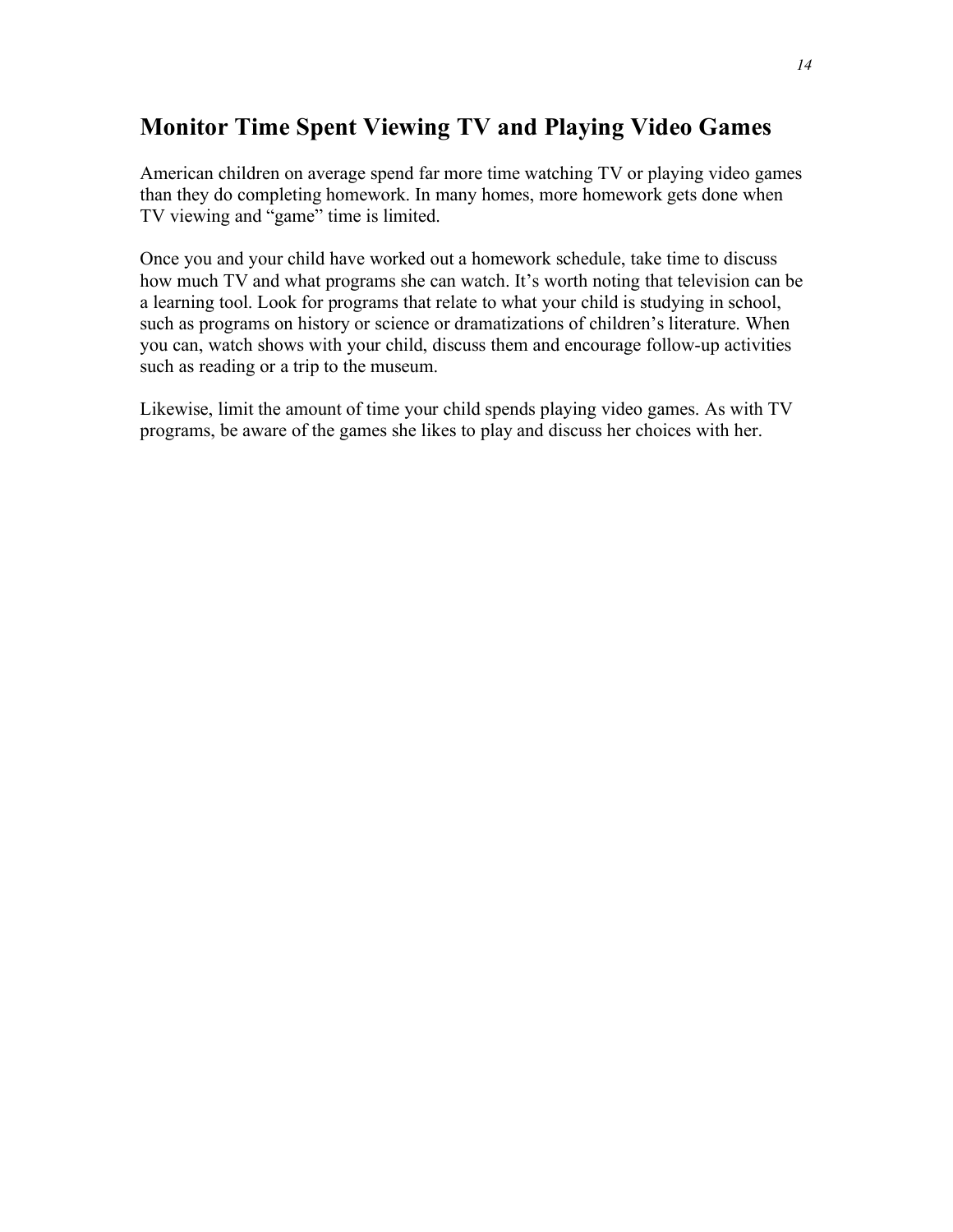# **How to Help: Provide Guidance**

The basic rule is, "Don't do the assignments yourself." It's not your homework—it's your child's. "I've had kids hand in homework that's in their parents' handwriting," one eighth-grade teacher complains. Doing assignments for your child won't help him understand and use information. And it won't help him become confident in his own abilities.

Here are some ways that you can provide guidance without taking over your child's homework.

# **Help Your Child Get Organized**

Help your child to make a schedule and put it in a place where you'll see it often. Writing out assignments will get him used to the idea of keeping track of what's due and when. If your child is not yet able to write, write it for him until he can do it himself.

A book bag or backpack will make it easier for your child to carry homework to and from school. Providing homework folders in which your child can tuck his assignments for safekeeping also can help him to stay organized.

## **Encourage Good Study Habits**

Teachers generally give students tips on how to study. But it takes time and practice to develop good study habits. To reinforce good habits at home, you can:

- ß **Help your child manage time to complete assignments.** For example, if your eighth grader has a biology report due in three weeks, discuss all the steps she needs to take to complete it on time, including:
	- 1. selecting a topic;
	- 2. doing the research by looking up books and other materials on the topic and taking notes;
	- 3. figuring out what questions to discuss;
	- 4. drafting an outline;
	- 5. writing a rough draft; and
	- 6. revising and completing the final draft.

Encourage your child to make a chart that shows how much time she expects to spend on each step.

ß **Help your child to get started when he has to do research reports or other big assignments.** Encourage him to use the library. If he isn't sure where to begin, tell him to ask the librarian for suggestions. If he's using a computer for online reference resources—whether the computer is at home, school or the library—make sure he's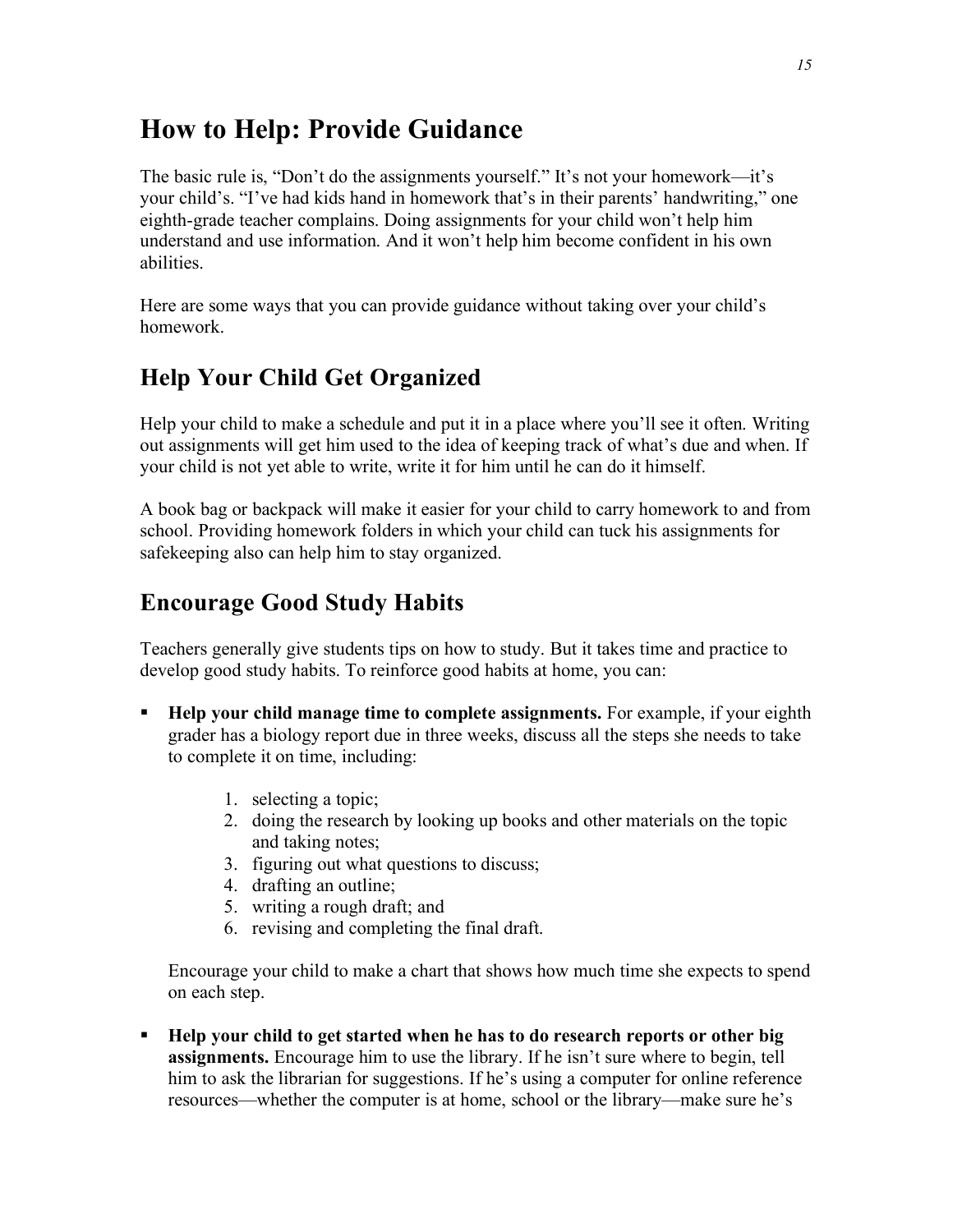getting whatever help he needs to use it properly and to find age-appropriate Web sites. Many public libraries have homework centers with tutors or other kinds of oneon-one assistance. After your child has completed the research, listen as he tells you the points he wants to make in the report.

- ß **Give practice tests.** Help your third grader prepare for a spelling test by saying the words as she writes them. Have her correct her own test as you spell each word.
- ß **Help your child avoid last-minute cramming.** Review with your fifth grader how and what to study for his social studies test long before it's to be given. You can have him work out a schedule of what he needs to do to, make up a practice test and write down answers to the questions he's made up.
- ß **Talk with your child about how to take a test.** Be sure she understands how important it is to read the instructions carefully, to keep track of the time and to avoid spending too much time on any one question. (See the **Resources** section, page **<TK>** for the titles of books and pamphlets that give more tips on how your child can get organized and develop good study habits.)

## **Talk about the Assignments**

Talking and asking questions can help your child to think through an assignment and break it down into small, manageable parts. Here are some questions to ask.

- ß **Do you understand what you're supposed to do?** After your child has read the instructions, ask her to tell you in her own words what the assignment is about. (If she can't read yet, the teacher may have sent home instructions that you can read to her.) Some schools have homework hotlines that you can call or Web sites that you can access by computer for assignments in case your child misplaced a paper or was absent on the day it was given. If your child doesn't understand the instructions, read them with her and talk about the assignment. Does it have words that she doesn't know? How can she find out what the words mean? If neither you nor your child understands an assignment, call one of her classmates or get in touch with the teacher.
- ß **Do you need help in understanding how to do this assignment?** See if your child needs to learn more, for example, about subtracting fractions before she can do her assignment. Or find out if the teacher needs to explain to her again when to use different kinds of punctuation marks. If you understand the subject yourself, you may want to work through some examples with your child. However, always let her do the assignment herself.
- ß **Do you have everything you need to do the assignment?** Sometimes your child needs special supplies, such as colored pencils, metric rulers, calculators, maps or reference books. Check with the teacher, school guidance counselor or principal for possible sources of assistance if you can't provide the needed supplies. Check with your local library or school library for books and other information resources.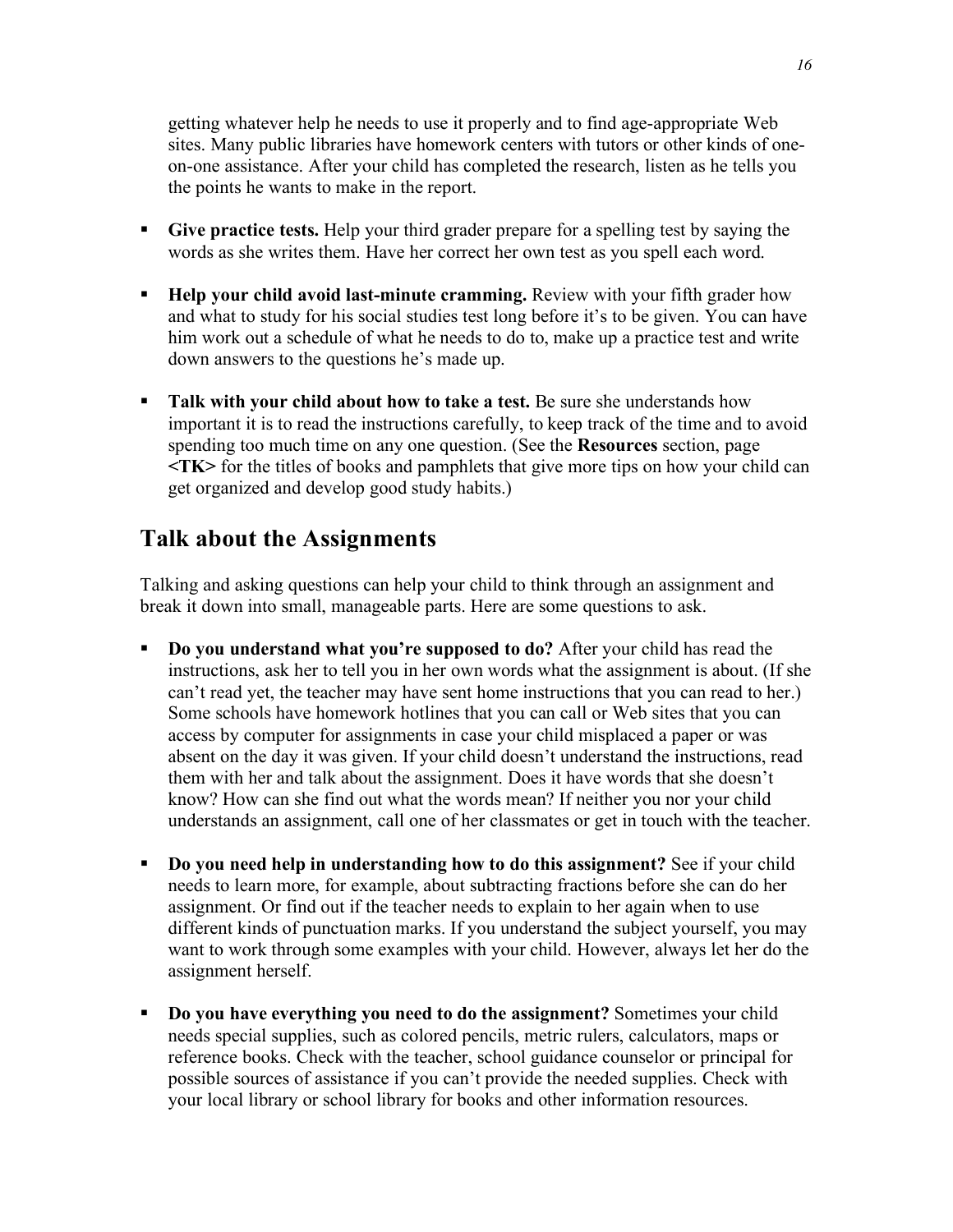ß **Does your answer make sense to you?** To check that your child understands what he is doing, ask him to explain how he solved a math problem or have him summarize what he has written in a report.

## **Watch for Frustration**

If your child shows signs of frustration, let him take a break. Encourage him and let him see that you know he can do the work.

## **Give Praise**

People of all ages respond to praise. And children need encouragement from the people whose opinions they value most—their families. "Good first draft of your book report!" or "You've done a great job" can go a long way toward motivating your child to complete assignments.

Children also need to know when they haven't done their best work. Make criticism constructive, however. Instead of telling a sixth grader, "You aren't going to hand in *that* mess, are you?" say, "The teacher will understand your ideas better if you use your best handwriting." Then give praise when the child finishes a neat version.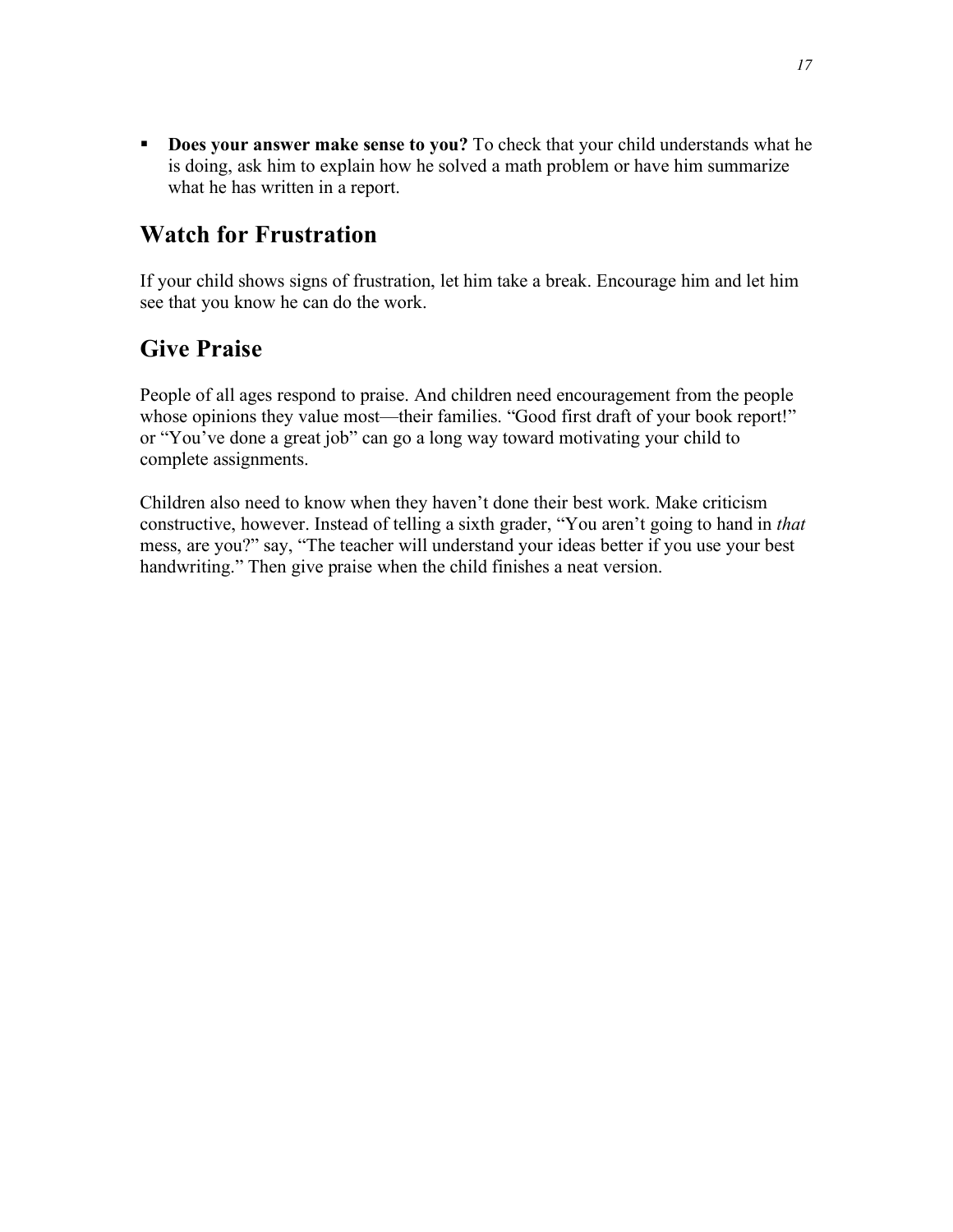# **How to Help: Talk with Teachers to Resolve Problems**

Homework problems often can be avoided when families and caregivers value, monitor and guide their children's work on assignments. Sometimes, however, helping in these ways is not enough. If you have problems, here are some suggestions for how to deal with them.

## **Tell the Teacher about Your Concerns**

You may want to contact the teacher if

- your child refuses to do her assignments, even though you've tried hard to get her to do them;
- $\blacksquare$  the instructions are unclear;
- vou can't seem to help your child get organized to finish the assignments;
- vou can't provide needed supplies or materials;
- neither you nor your child can understand the purpose of the assignments;
- $\blacksquare$  the assignments are too hard or too easy;
- $\blacksquare$  the homework is assigned in uneven amounts—for instance, no homework is given on Monday, Tuesday or Wednesday, but on Thursday four assignments are made that are due the next day; or
- vour child has missed school and needs to make up assignments.

In some cases, the school guidance counselor or principal also may be helpful in resolving problems.

## **Work with the Teacher**

Continuing communication with teachers is very important in solving homework problems. As you work with your child's teacher, here are some important things to remember:

- ß **Talk with each of your child's teachers early in the school year.** Get acquainted *before* problems arise and let each teacher know that you want to be kept informed. Most elementary and middle schools hold regular parent-teacher conferences or open houses. If your child's school doesn't provide such opportunities, call the teacher to set up a meeting.
- ß **Contact the teacher as soon as you suspect your child has a homework problem** (as well as when you think he's having any major problems with his schoolwork). Schools have a responsibility to keep you informed about your child's performance and behavior and you have a right to be upset if you don't find out until report-card time that your child is having difficulties. On the other hand, you may figure out that a problem exists before the teacher does. By alerting the teacher, you can work together to solve a problem in its early stages.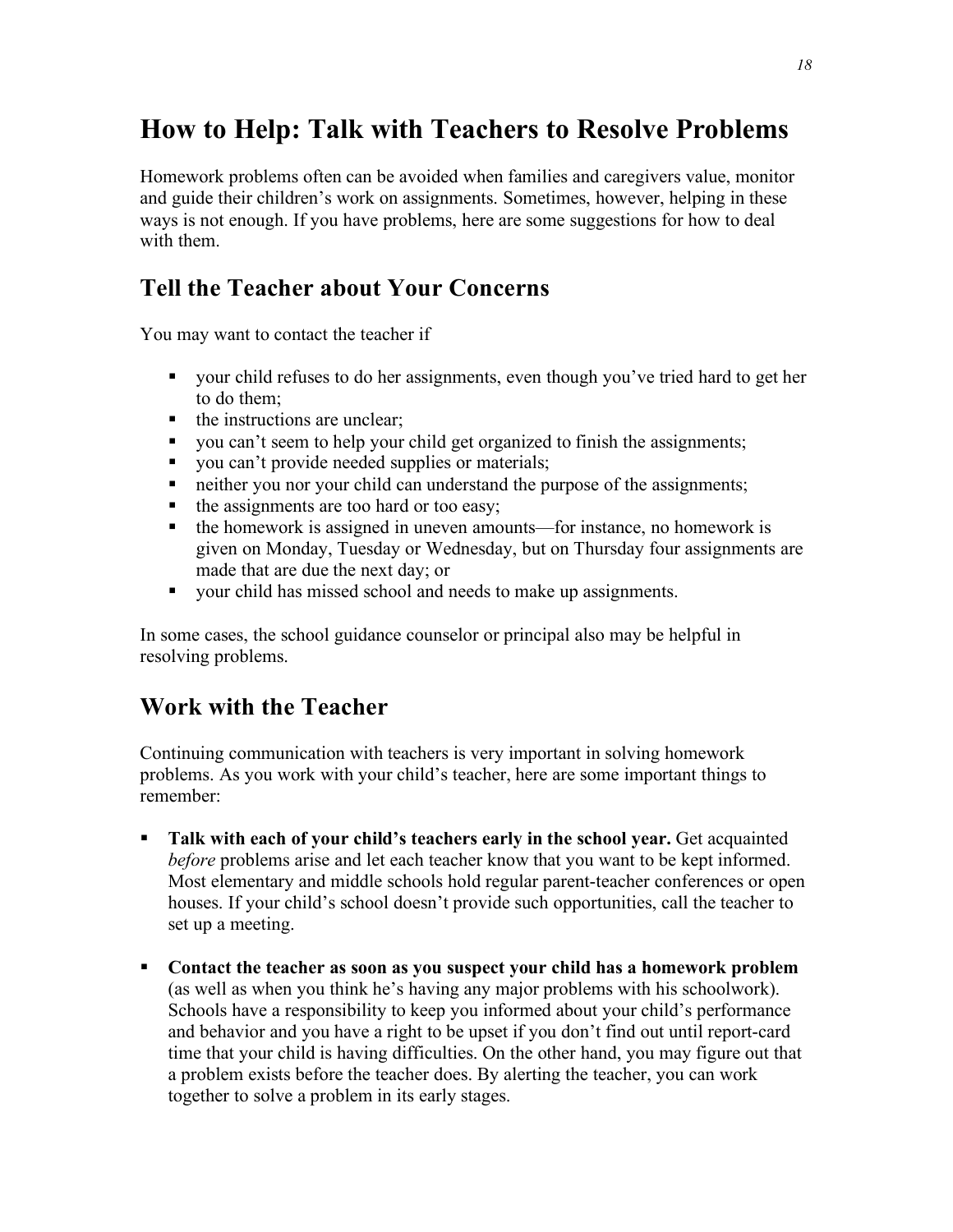ß **Request a meeting with the teacher to discuss homework problems.** Tell him briefly why you want to meet. You might say, "Rachel is having trouble with her math homework. I'm worried about why she can't finish the problems and what we might do to help her." If English is your second language, you may need to make special arrangements, such as including in the meeting someone who is bilingual.

Approach the teacher with a cooperative spirit. Believe that the teacher wants to help you and your child, even if you disagree about something. Don't go to the principal without giving the teacher a chance to work out the problem with you and your child.

ß **Let the teacher know whether your child finds the assignments too hard or too easy.** (Teachers also like to know when their students are particularly excited about an assignment.) Of course, not all homework assignments can be expected to interest your child and be perfectly suited to her. Teachers just don't have time to tailor homework to the individual needs of each student. However, most teachers want to assign homework that their students can complete successfully and they welcome feedback.

Many teachers structure homework so that a wide range of students will find assignments interesting. For example:

- —They offer students options for different approaches to the same topic or lesson;
- —They give extra assignments to students who want more challenge; and
- —They give specialized assignments to students who are having trouble in a particular area.
- ß **During your meeting with the teacher, explain what you think is going on.** In addition, tell the teacher if you don't know what the problem is. Sometimes a student's version of what's going on isn't the same as the teacher's version. For example, your child may tell you that the teacher never explains assignments so that he can understand them. But the teacher may tell you that your child isn't paying attention when assignments are given.
- ß **Work out a way to solve or lessen the problem.** The strategy will depend on what the problem is, how severe it is and what the needs of your child are. For instance:
	- —Is the homework often too hard? Maybe your child has fallen behind and will need extra help from the teacher or a tutor to catch up.
	- —Does your child need to make up a lot of work because of absences? The first step might be working out a schedule with the teacher.
	- —Does your child need extra support beyond what home and school can give her? Ask the teacher, school guidance counselor or principal if there are mentor programs in your community. Mentor programs pair a child with an adult volunteer who assists with the child's special needs. Many schools, universities,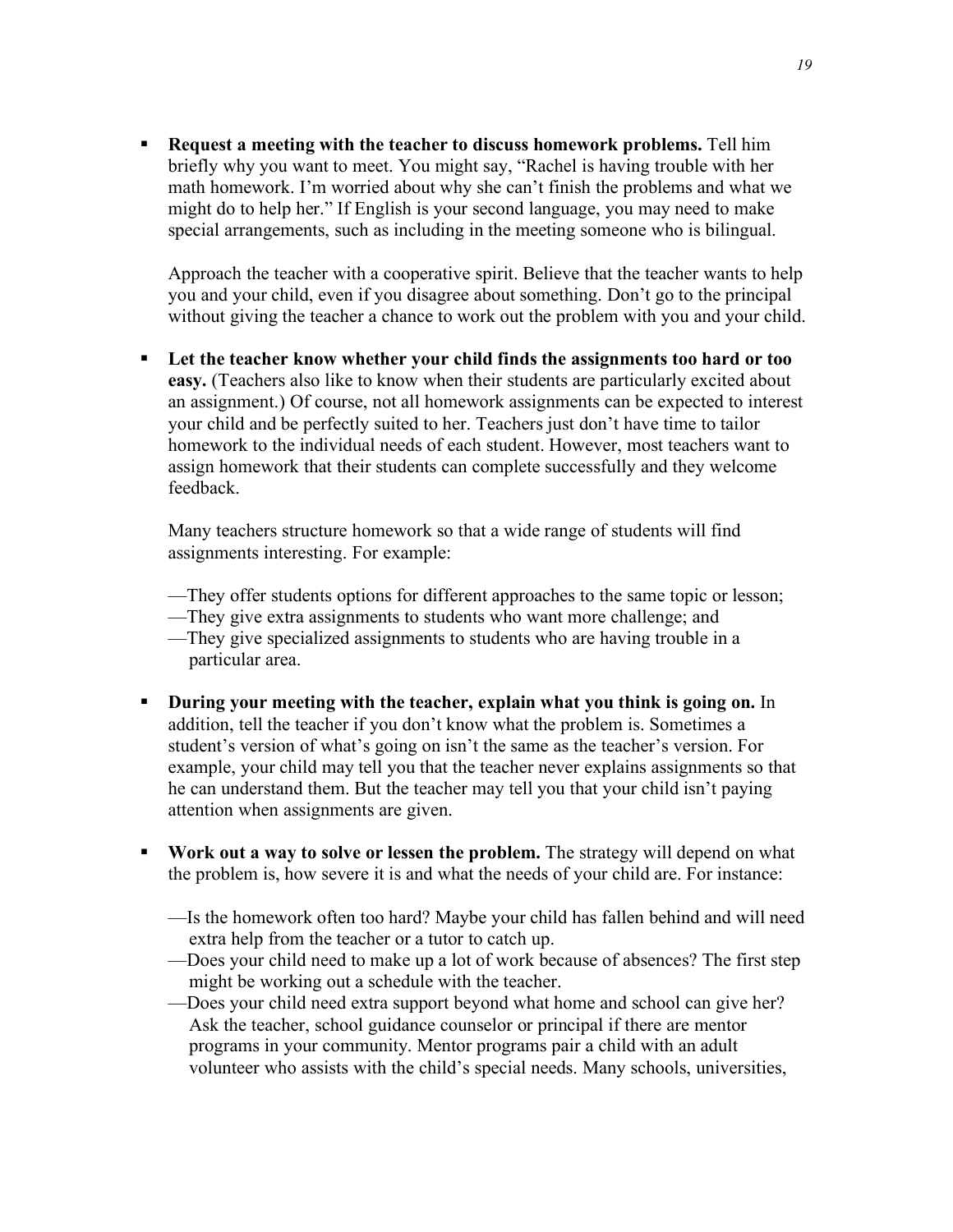community organizations, churches and businesses offer excellent mentoring programs.

ß **Make sure that communication is clear.** Listen to the teacher and don't leave until you're sure that you understand what's being said. Make sure, too, that the teacher understands what you have to say. If, after the meeting, you realize you don't understand something, call the teacher to clarify.

At the end of the meeting, it may help to summarize what you've agreed to do:

OK, so to keep track of Kim's assignments, I'll check her assignment book each night and write my initials beside new assignments. Each day you'll check to make sure she's written down all new assignments in her book. That way we'll be certain that I know what her assignments are.

ß **Follow up to make sure that the approach you agreed to is working.** If the teacher told you, for example, that your child needs to spend more time practicing long division, check back in a month to talk about your child's progress.

Homework can bring together children, families and teachers in a common effort to improve children's learning.

Helping your child with homework is an opportunity to improve your child's chances of doing well in school and life. By helping your child with homework, you can help him learn important lessons about discipline and responsibility. You can open up lines of communication—between you and your child and you and the school. You are in a unique position to help your child make connections between school work and the "real world," and thereby bring meaning (and some enjoyment) to your child's homework experience.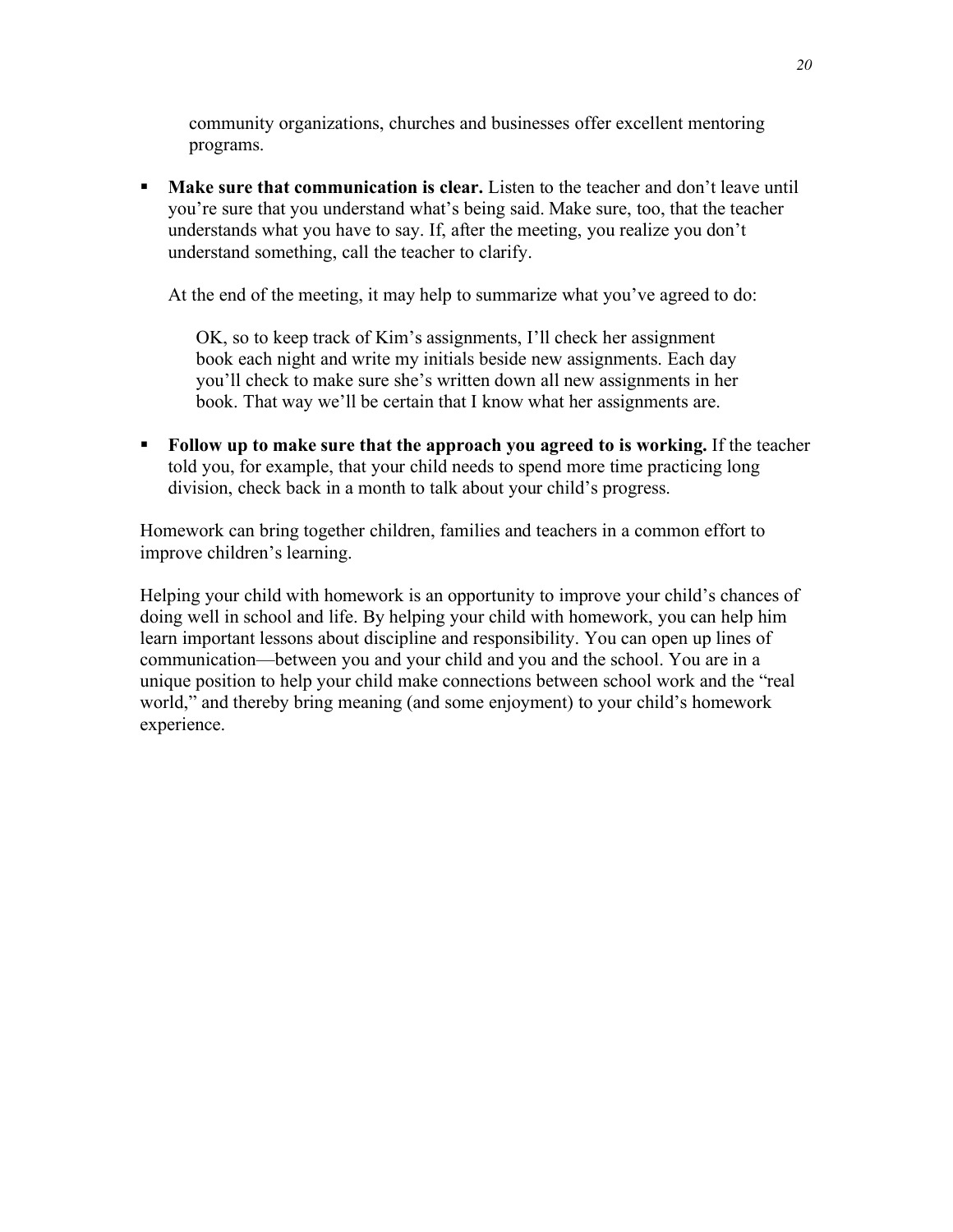# **Resources**

The following publications provide more information about how to help your child with homework.

Canter, Lee and Hausner, Lee. (1993). *Homework without Tears: A Parent's Guide for Motivating Children to Do Homework and to Succeed in School.* New York: HarperCollins.

Cholden, Harriet, Friedman, John A. and Tiersky, Ethel. (1998). *The Homework Handbook: Practical Advice You Can Use Tonight to Help Your Child Succeed Tomorrow.* New York: McGraw-Hill.

Cooper, Harris M. (2001). *The Battle over Homework: Common Ground for Administrators, Teachers and Parents.* New York: Corwin Press.

Klavan, Ellen. (1992). *Taming the Homework Monster: How to Stop Fighting with Your Kids over Homework.* New York: Poseidon Press.

National Parent Teacher Association and the National Education Association. (1995). *Helping Your Student Get the Most Out of Homework.* (Available from the PTA Web site: http://www.pta.org/programs/edulibr/homework.htm).

Rich, Dorothy. (1992). *Megaskills: How Families Can Help Children Succeed in School and Beyond* (rev. ed.)*.* Boston: Houghton Mifflin.

U.S. Department of Education. (2002). *Homework Tips for Parents.* (Available from the Department's Web site:http://www.nclb.gov/parents/homework/index.html).

U.S. Department of Education. (1997). *Parents Guide to the Internet.* (Available from the Department's Web site: http://www.ed.gov/pubs/parents/internet/index.html).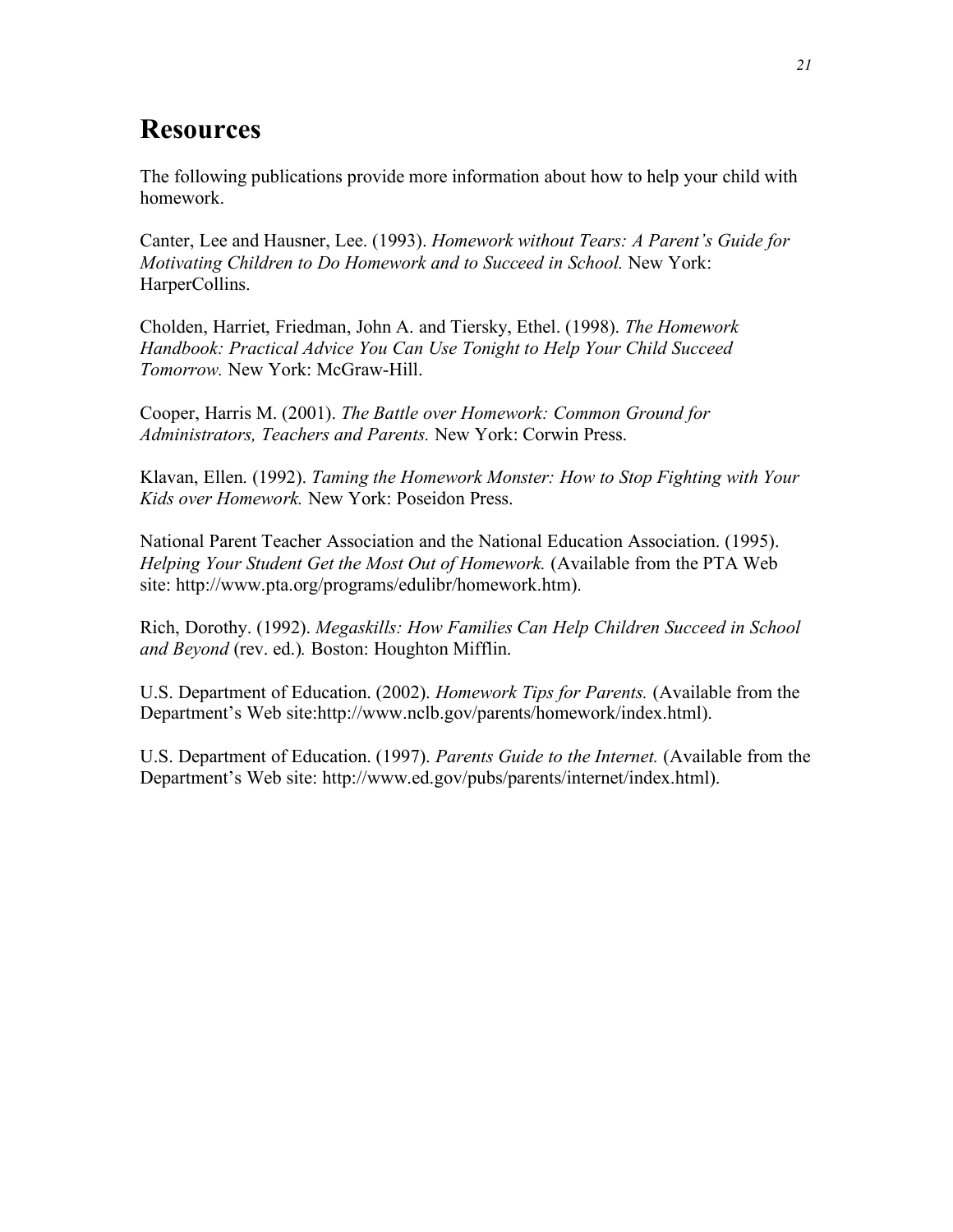## **Federal Sources of Assistance If Your Child Has a Learning Disability**

#### **ERIC Clearinghouse on Disabilities and Gifted Education**

1920 Association Drive Reston, VA 22091 Toll Free: 1–800–328–0272 http://www.ericec.org/

#### **The National Library Service for the Blind and Physically Handicapped**

Library of Congress Washington, DC 20542 Phone: 202–707–5100 http://www.loc.gov/nls/

#### **National Institute of Child Health and Human Development Clearinghouse**

U.S. Department of Health and Human Services P.O. Box 3006 Rockville, MD 20847 Toll Free: 1–800–370–2943 http://www.nichd.nih.gov/publications/publications.htm

#### **National Information Center for Children and Youth with Disabilities**

P.O. Box 1492 Washington, DC 20013–1492 Toll Free: 1–800–695–0285 (voice & TTY) http://www.nichcy.org

#### **Office of Special Education and Rehabilitative Services**

U.S. Department of Education 400 Maryland Ave., SW Washington, DC 20202 202–205–5465 http://www.ed.gov/offices/OSERS/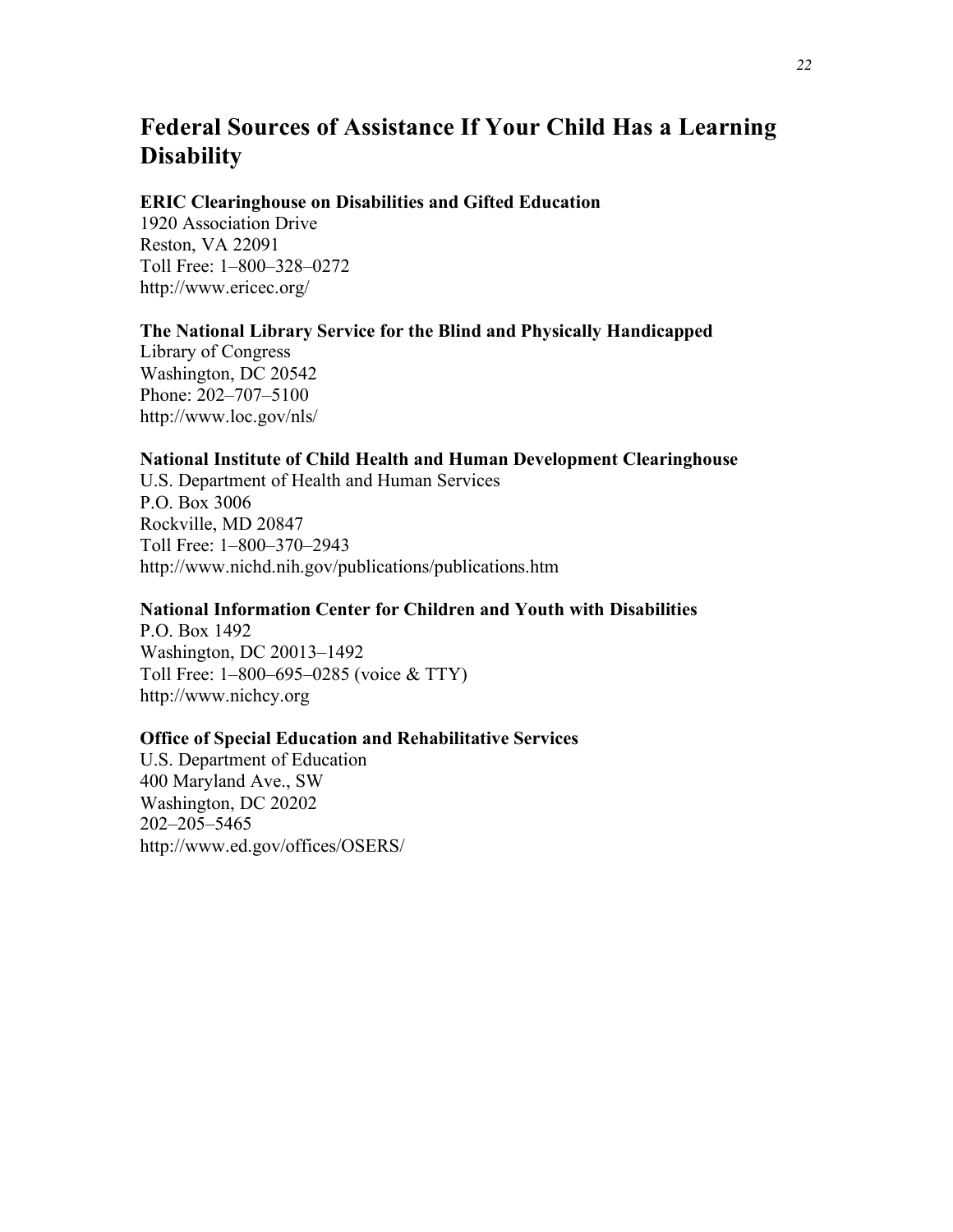# **Acknowledgments**

This publication was originally written by Nancy Paulu, with updates for the current edition completed by Fran Lehr and Marina Balentine Walne. Illustrations were done by Adjoa Burrowes and Joe Matos.

This booklet has been made possible with the help of many people and organizations who reviewed drafts, provided materials and suggestions and generously contributed from their own experience. In addition, a special thanks to Todd May and Menahem Herman in the Office of Communications and Outreach for their help in managing the design, development, production and distribution of this booklet.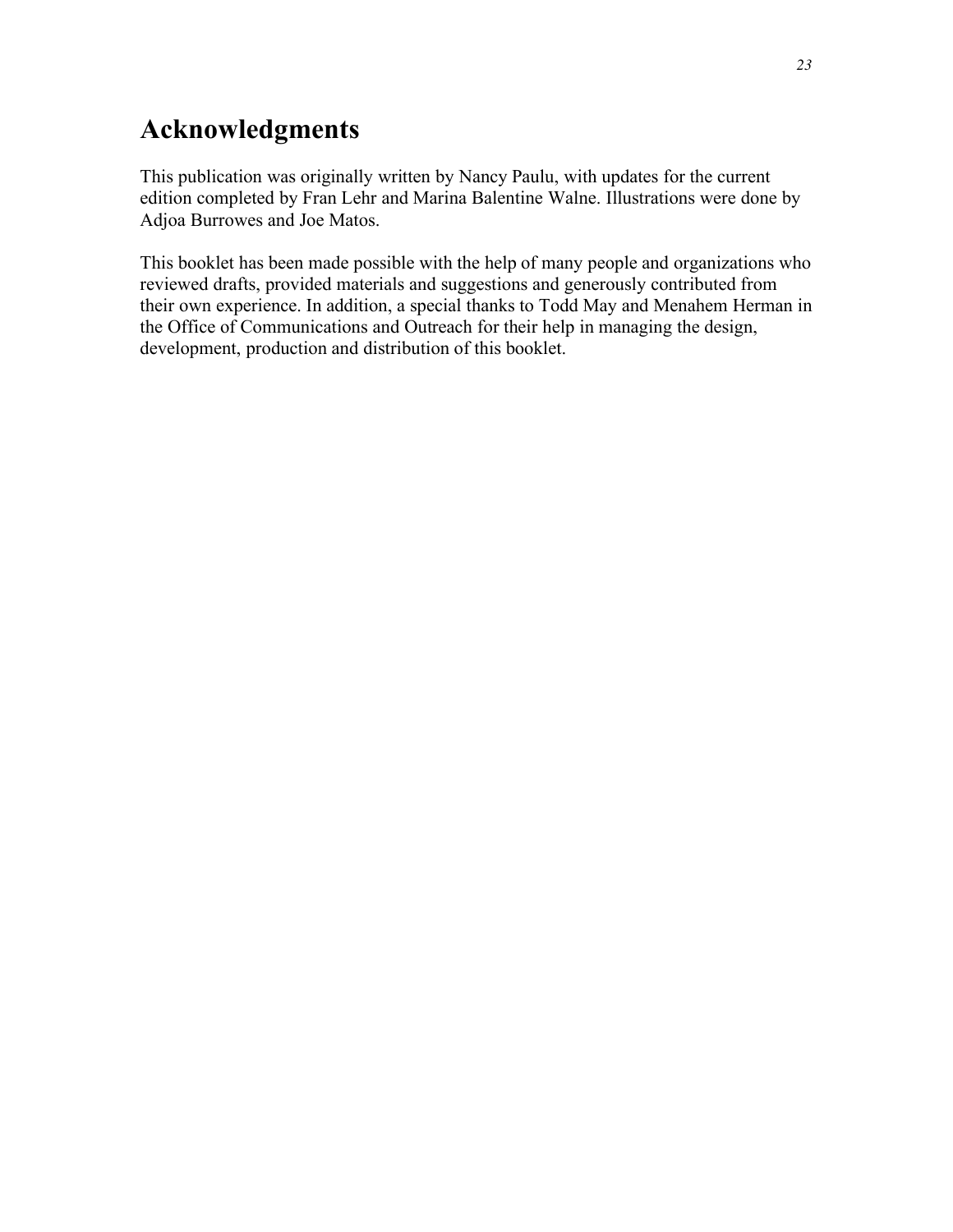# **Checklist for Helping Your Child With Homework**

### **1. Show That You Think Education and Homework Are Important**

- Do you set a regular time every day for homework?
- Does your child have the papers, books, pencils and other things needed to do assignments?
- Does your child have a well-lit, fairly quiet place to study?
- Do you set a good example by showing your child that the skills he is learning are an important part of the things he will do as an adult?
- Do you stay in touch with your child's teacher?

#### **2. Monitor Assignments**

- Do you know what your child's homework assignments are? How long they should take? How the teacher wants you to be involved in them?
- Do you see that your child starts and completes assignments?
- Do you read the teacher's comments on assignments that are returned?
- \_\_\_ Is TV viewing or video game playing cutting into your child's homework time?

#### **3. Provide Guidance**

- \_\_\_ Do you help your child to get organized? Does your child need a schedule or assignment book? A book bag or backpack and a folder for papers?
- Do you encourage your child to develop good study habits (for example, scheduling enough time for big assignments; making up practice tests)?
- Do you talk with your child about homework assignments? Does she understand them?

### **4. Talk with Teachers to Resolve Problems**

\_\_\_ Do you meet with the teacher early in the year *before* any problems arise?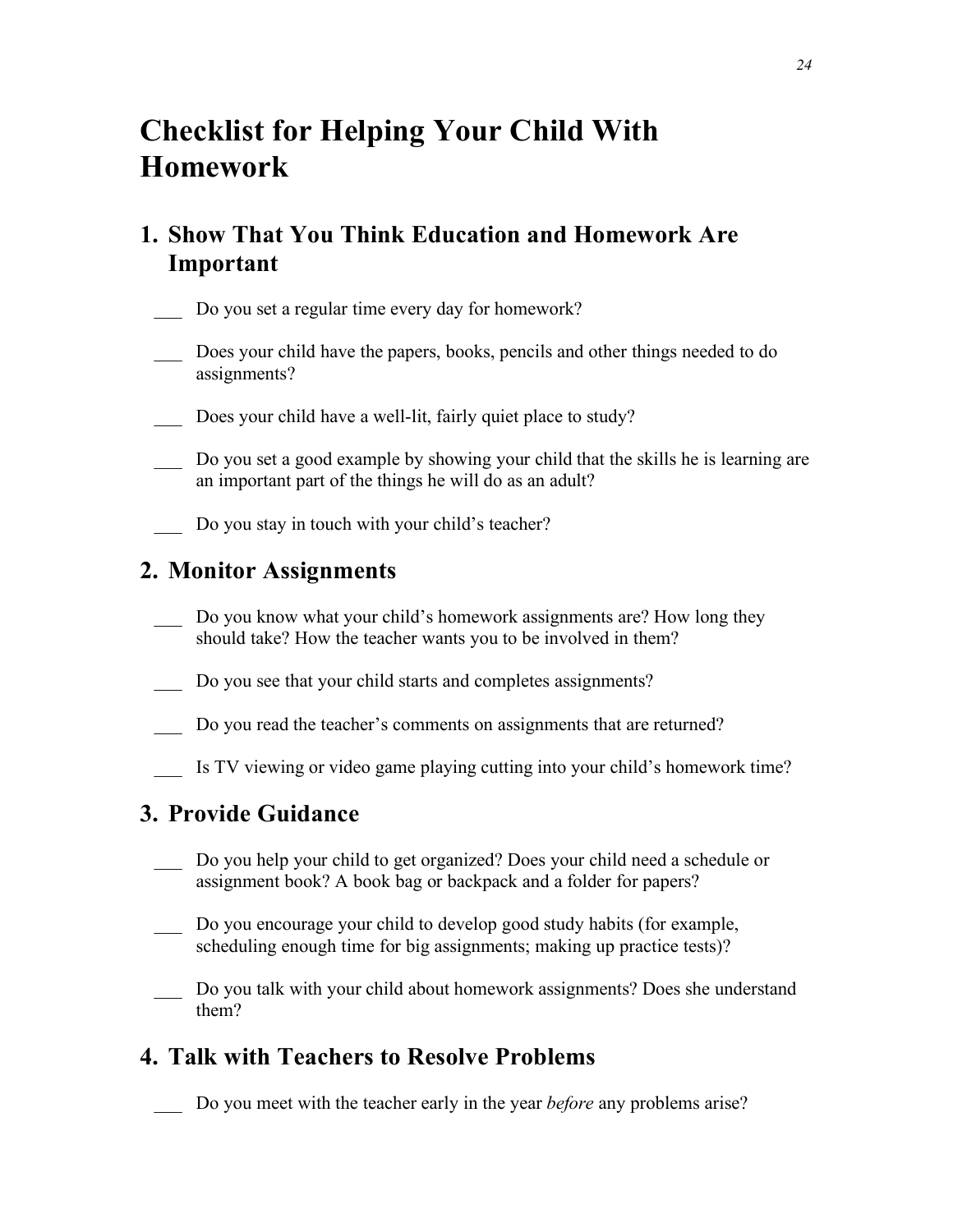- If a problem comes up, do you meet with the teacher?
- \_\_\_ Do you cooperate with the teacher to work out a plan and a schedule to solve homework problems?
- \_\_\_ Do you follow up with the teacher and with your child to make sure the plan is working?